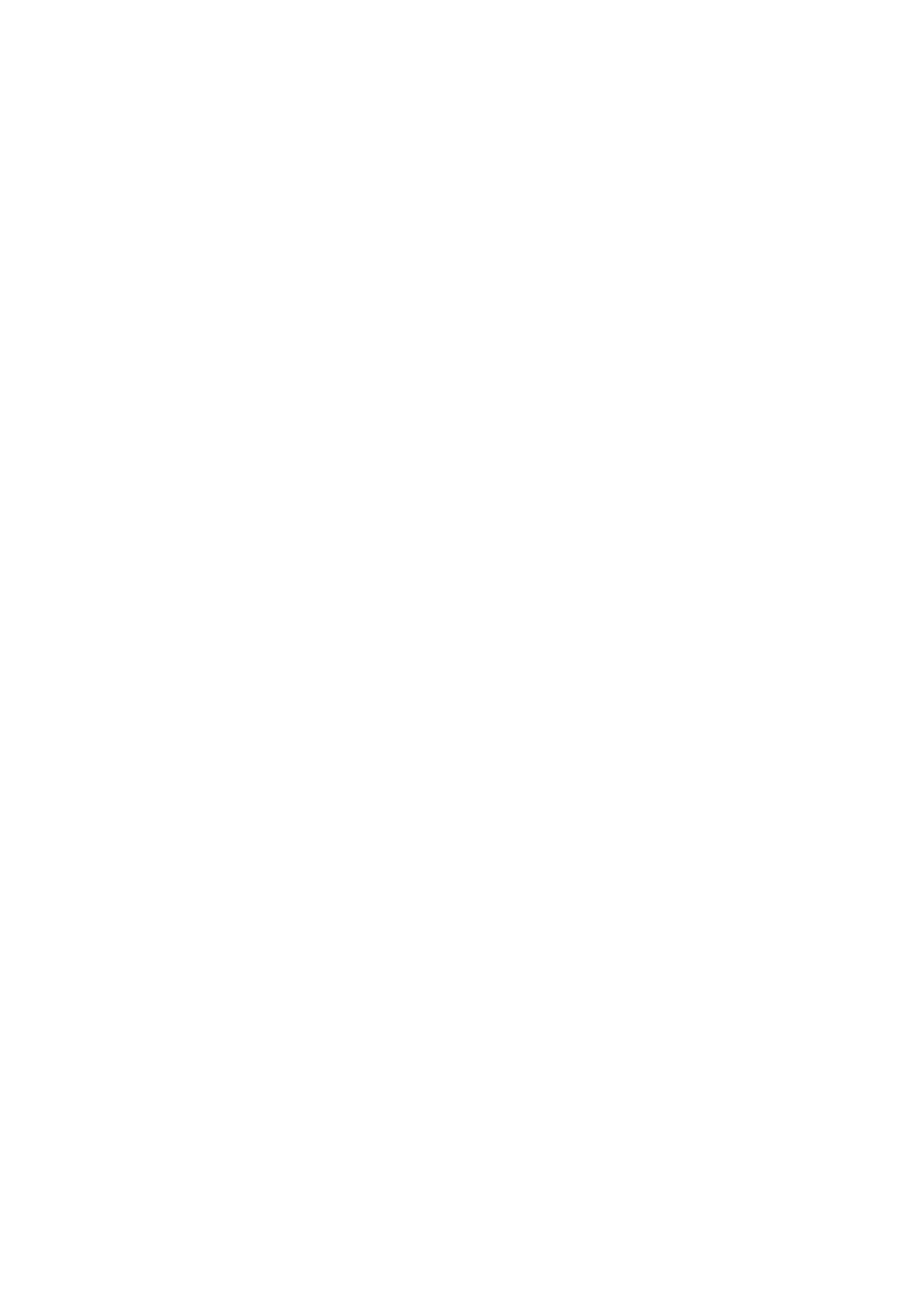

*Number* 30 *of* 2003

# **INDUSTRIAL DEVELOPMENT (SCIENCE FOUNDATION IRELAND) ACT 2003**

# **REVISED**

**Updated to 15 September 2021**

#### **Introduction**

This Revised Act presents the text of the Act as it has been amended since enactment, and preserves the format in which it was passed.

### **Related legislation**

*Industrial Development Acts 1986 to 2019*: this Act is one of a group of Acts included in this collective citation, to be construed together as one (*Industrial Development (Amendment) Act 2019* (46/2019), s. 6(2)). The Acts in this group are:

- *Industrial Development Act 1986* (9/1986)
- *Industrial Development (Amendment) Act 1991* (30/1993), in so far as it relates to the Industrial Development Act 1986
- *Industrial Development Act 1993* (19/1993)
- *Industrial Development Act 1995* (28/1995), so far as it relates to the Industrial Development Acts 1986 to 1993
- *Industrial Development (Enterprise Ireland) Act 1998* (34/1998), other than Part III in so far as it relates to the Legal Metrology Service, s. 35 and Part VIII
- *Industrial Development (Science Foundation Ireland) Act 2003* (30/2003)
- *Industrial Development Act 2006* (34/2006)
- *Industrial Development Act 2009* (11/2009)
- *Industrial Development (Science Foundation Ireland) (Amendment) Act 2013* (36/2013), other than ss. 7 and 10
- *County Enterprise Boards (Dissolution) Act 2014* (4/2014)
- *Industrial Development (Forfás Dissolution) Act 2014* (13/2014), other than Part 7
- *Withdrawal of the United Kingdom from the European Union (Consequential Provisions) Act 2019* (8/2019), Part 3 *(Repealed)*
- *Industrial Development (Amendment) Act 2019* (46/2019), other than s. 4

*Shannon Free Airport Development Company Limited Acts 1959 to 2003*: this Act, s. 34 is one of a group of Acts included in this collective citation, to be construed together as one  $(s. 1(3))$ . The Acts and provisions in this group are repealed or rendered obsolete by repeal of the provisions they amend.

### **Annotations**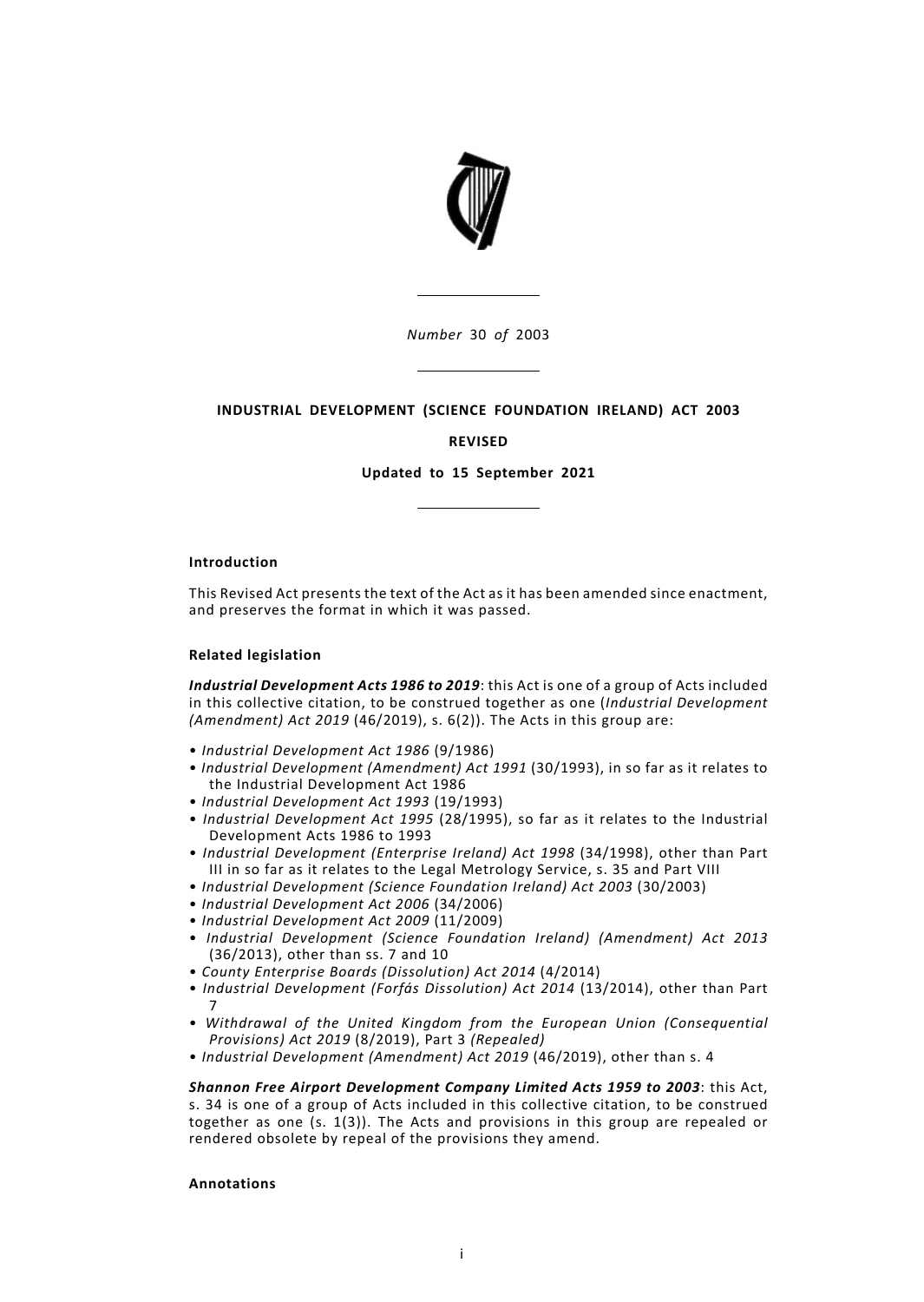This Revised Act is not annotated and only shows textual amendments. An annotated version of this revision is also available which shows textual and non-textual amendments and their sources. It also shows editorial notes including statutory instruments made pursuant to the Act and previous affecting provisions.

#### **Material not updated in this revision**

Where other legislation is amended by this Act, those amendments may have been superseded by other amendments in other legislation, or the amended legislation may have been repealed or revoked. This information is not represented in this revision but will be reflected in a revision of the amended legislation if one is available. A list of legislative changes to any Act, and to statutory instruments from 1972, may be found linked from the page of the Act or statutory instrument at www.irishstatutebook.ie.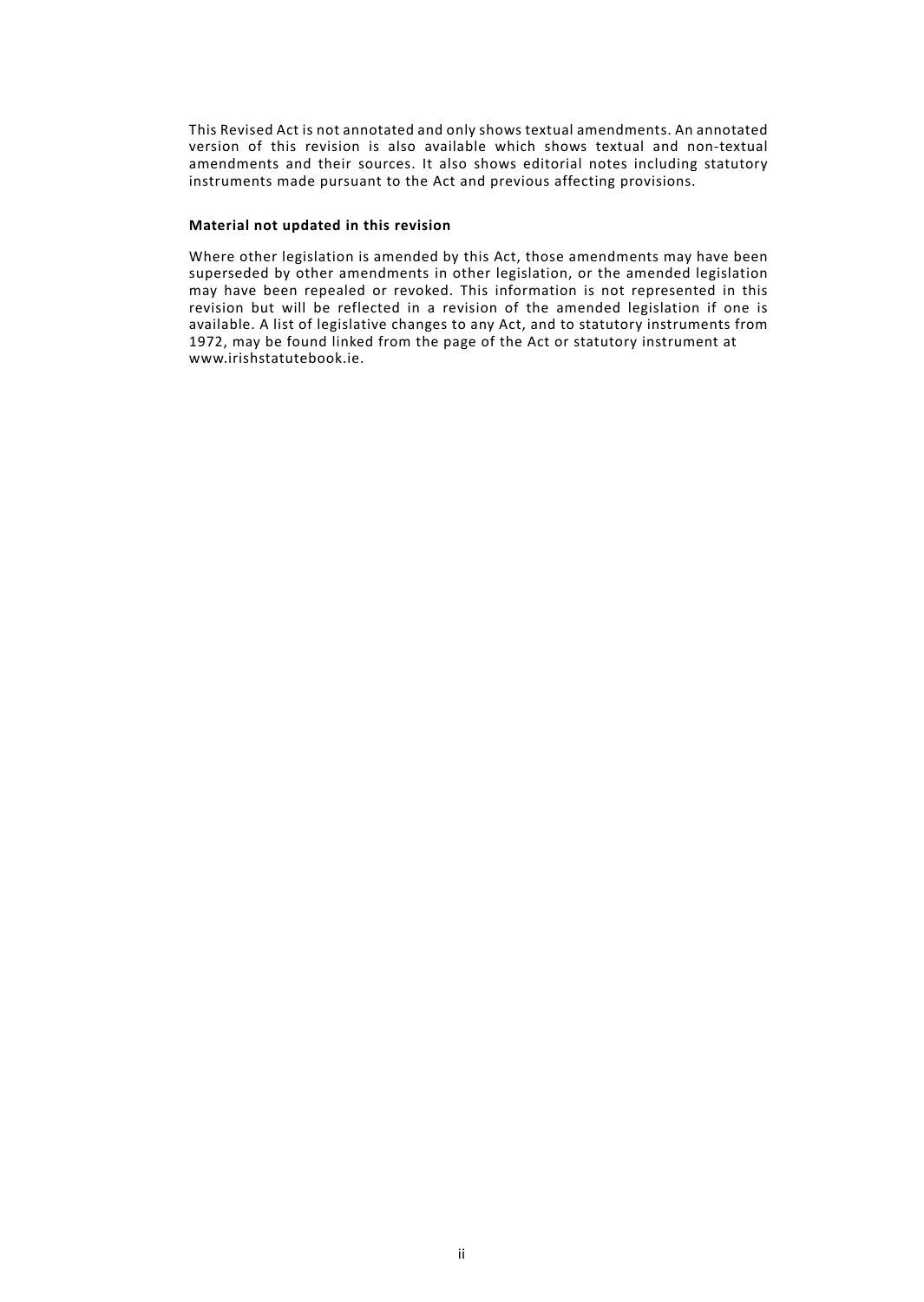

*Number* 30 *of* 2003

# **INDUSTRIAL DEVELOPMENT (SCIENCE FOUNDATION IRELAND) ACT 2003**

### **REVISED**

### **Updated to 15 September 2021**

# ARRANGEMENT OF SECTIONS

# [PART](#page-6-0) 1

### PRELIMINARY AND GENERAL

# Section

- 1. Short title, collective citation and [commencement.](#page-6-1)
- 2. [Interpretation.](#page-6-2)
- 3. [Establishment](#page-7-0) day.
- 4. [Expenses.](#page-7-1)
- 5. [Regulations.](#page-8-0)

# [PART](#page-8-1) 2

#### SCIENCE FOUNDATION IRELAND

- 6. [Establishment](#page-8-2) of Foundation.
- 7. Functions of [Foundation.](#page-8-3)
- 7A. [Disbursement](#page-8-3) of certain funds.
- 7B. [International](#page-8-3) cooperation.
- 8. Board of [Foundation.](#page-10-0)
- 9. [Membership](#page-10-1) of Board.
- 10. [Chairperson](#page-11-0) of Board.
- 11. [Meetings](#page-11-1) of Board.
- [Membership](#page-12-0) of either House of Oireachtas, European Parliament or local [authority.](#page-12-0) 12.
- 13. Director [General.](#page-12-1)
- 14. [Attendance](#page-13-0) by Director General at Dáil Éireann committee.
- 15. [Committees.](#page-13-1)
- 16. [Disclosure](#page-14-0) of interests.
- 17. Disclosure of [information.](#page-15-0)
- 18. Seal of [Foundation.](#page-15-1)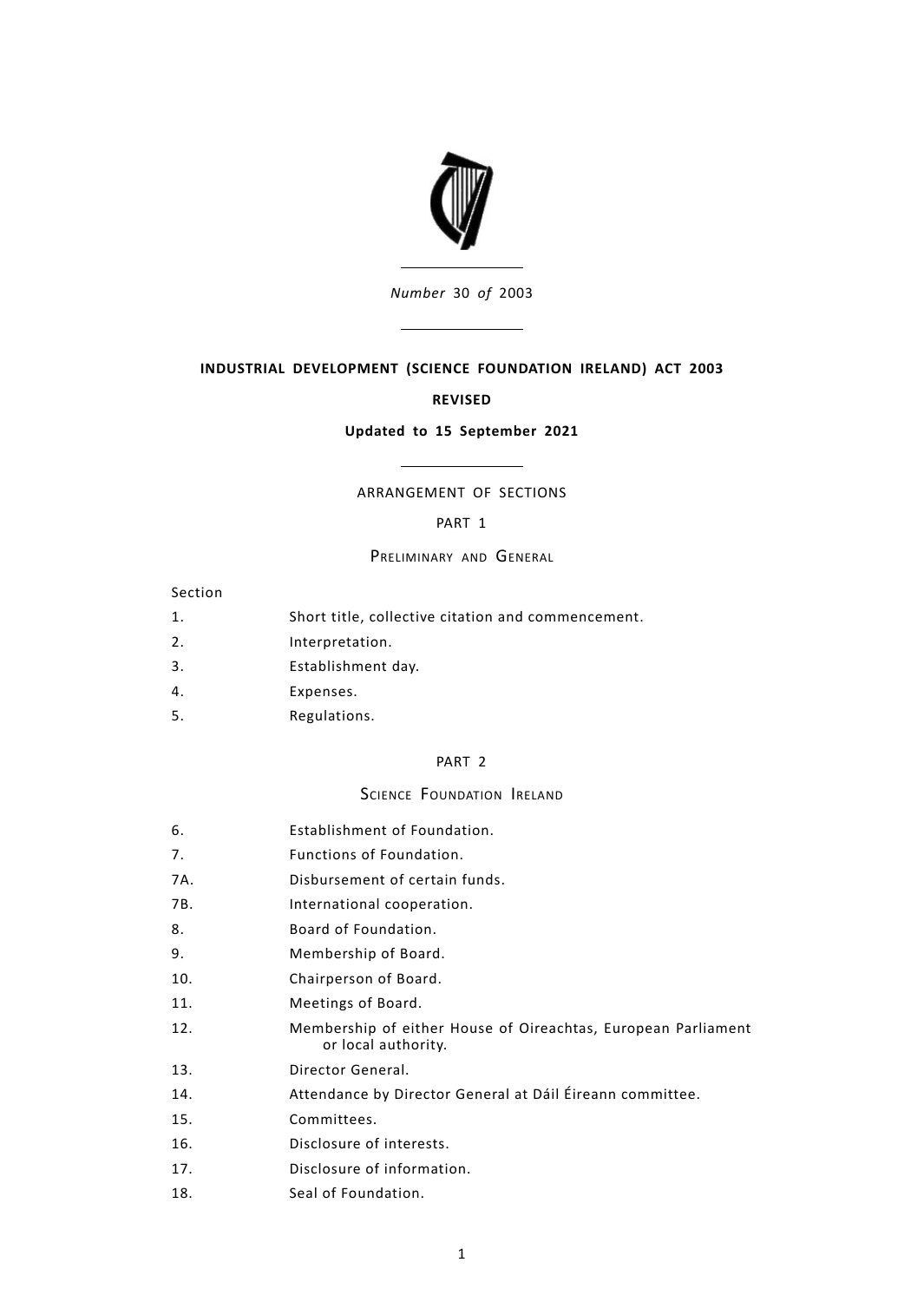- 19. Staff of [Foundation.](#page-16-0)*(Repealed)*
- 20. [Secondment](#page-16-1) of staff of Forfás.*(Repealed)*
- 21. [Superannuation.](#page-16-2)*(Repealed)*
- 22. [Consultants](#page-16-3) and advisers.
- 23. Strategic plans and work [programmes.](#page-16-4)
- 24. Annual reports and [accounts.](#page-16-5)
- 25. [Information](#page-17-0) to Minister and Forfás.
- 26. Premises of [Foundation.](#page-17-1)
- 27. Transfer of rights and liabilities to [Foundation.](#page-17-2)

### [PART](#page-18-0) 3

# AMENDMENT OF INDUSTRIAL DEVELOPMENT ACTS 1986 TO 1998 AND SHANNON FREE AIRPORT DEVELOPMENT COMPANY ACTS 1959 TO 1998

- 28. [Amendment](#page-18-1) of section 21 of Act of 1986.
- 29. [Amendment](#page-18-2) of section 25 of Act of 1986.
- 30. [Amendment](#page-18-3) of section 28 of Act of 1986.
- 31. [Amendment](#page-18-4) of section 29 of Act of 1986.
- 32. [Amendment](#page-20-0) of section 31 of Act of 1986.
- 33. [Amendment](#page-20-1) of section 34 of Act of 1986.
- Amendment of Shannon Free Airport [Development](#page-20-2) Company [\(Amendment\)](#page-20-2) Act 1986. 34.
- 35. [Amendment](#page-20-3) of Act of 1993.
- 36. [Amendment](#page-22-0) of section 10 of Act of 1995.
- 37. [Amendment](#page-22-1) of Act of 1998.

#### ACTS REFERRED TO

| Companies Acts 1963 to 2001                                                                   |                     |
|-----------------------------------------------------------------------------------------------|---------------------|
| Comptroller and Auditor General (Amendment) Act 1993                                          | 1993, No. 8         |
| European Parliament Elections Act 1997                                                        | 1997, No. 2         |
| Finance Act 1895                                                                              | 58 & 59 Vic., c. 16 |
| Finance Act 1999                                                                              | 1999, No. 2         |
| Industrial Development (Enterprise Ireland) Act 1998                                          | 1998, No. 34        |
| Industrial Development Act 1986                                                               | 1986, No. 9         |
| Industrial Development Act 1993                                                               | 1993, No. 19        |
| Industrial Development Act 1995                                                               | 1995, No. 28        |
| Industrial Development Acts 1986 to 1998                                                      |                     |
| Development<br>Company<br>Shannon<br>Free<br>Airport<br>(Amendment) Act 1986                  | 1986, No. 20        |
| Shannon Free Airport Development Limited Acts 1959<br>$\cdot$ $\cdot$ $\cdot$ $\cdot$ $\cdot$ |                     |

to 1998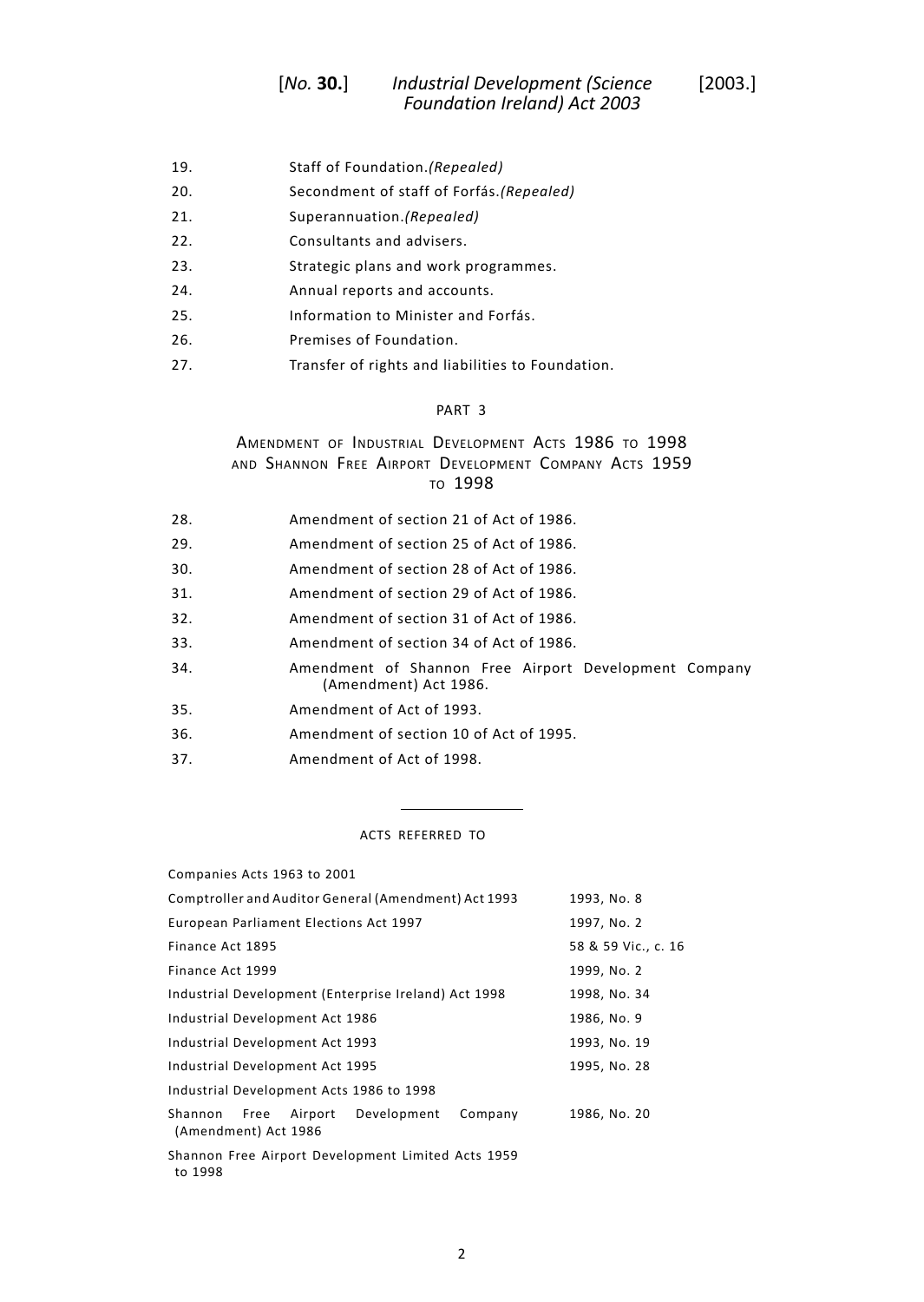

*Number* 30 *of* 2003

### **INDUSTRIAL DEVELOPMENT (SCIENCE FOUNDATION IRELAND) ACT 2003**

#### **REVISED**

# **Updated to 15 September 2021**

AN ACT TO MAKE FURTHER PROVISION FOR THE DEVELOPMENT OF INDUSTRY, TRADE AND ENTERPRISE AND FOR THAT PURPOSE TO ESTABLISH A BODY TO BE KNOWN AS SCIENCE FOUNDATION IRELAND OR, IN THE IRISH LANGUAGE AS FONDÚIREACHT EOLAÍOCHTA ÉIREANN, TO DESIGNATE FUNCTIONS, TO AMEND THE INDUSTRIAL DEVELOPMENT ACTS 1986 TO 1998, THE SHANNON FREE AIRPORT DEVELOPMENT COMPANY (AMENDMENT) ACT 1986 AND TO PROVIDE FOR RELATED MATTERS. [14*th July*, 2003]

<span id="page-6-1"></span><span id="page-6-0"></span>BE IT ENACTED BY THE OIREACHTAS AS FOLLOWS:

### PART 1

#### PRELIMINARY AND GENERAL

<span id="page-6-2"></span>Short title, collective citation Ireland) Act 2003. and commencement. **1.** —(1) This Act may be cited as the Industrial Development (Science Foundation (2) The Industrial Development Acts 1986 to 1998 and this Act may be cited together as the Industrial Development Acts 1986 to 2003. (3) The Shannon Free Airport Development Limited Acts 1959 to 1998 and *section 34* of this Act may be cited together as the Shannon Free Airport Development Limited Acts 1959 to 2003. (4) This Act shall come into operation on such day or days as the Minister may appoint by order or orders either generally or with reference to any particular purpose or provision and different days may be so appointed for different purposes or different provisions. Interpretation. **2.** —(1) In this Act, unless the context otherwise requires— "Act of 1986" means the Industrial Development Act 1986; "Act of 1993" means the Industrial Development Act 1993; "Act of 1995" means the Industrial Development Act 1995; "Act of 1998" means the Industrial Development (Enterprise Ireland) Act 1998;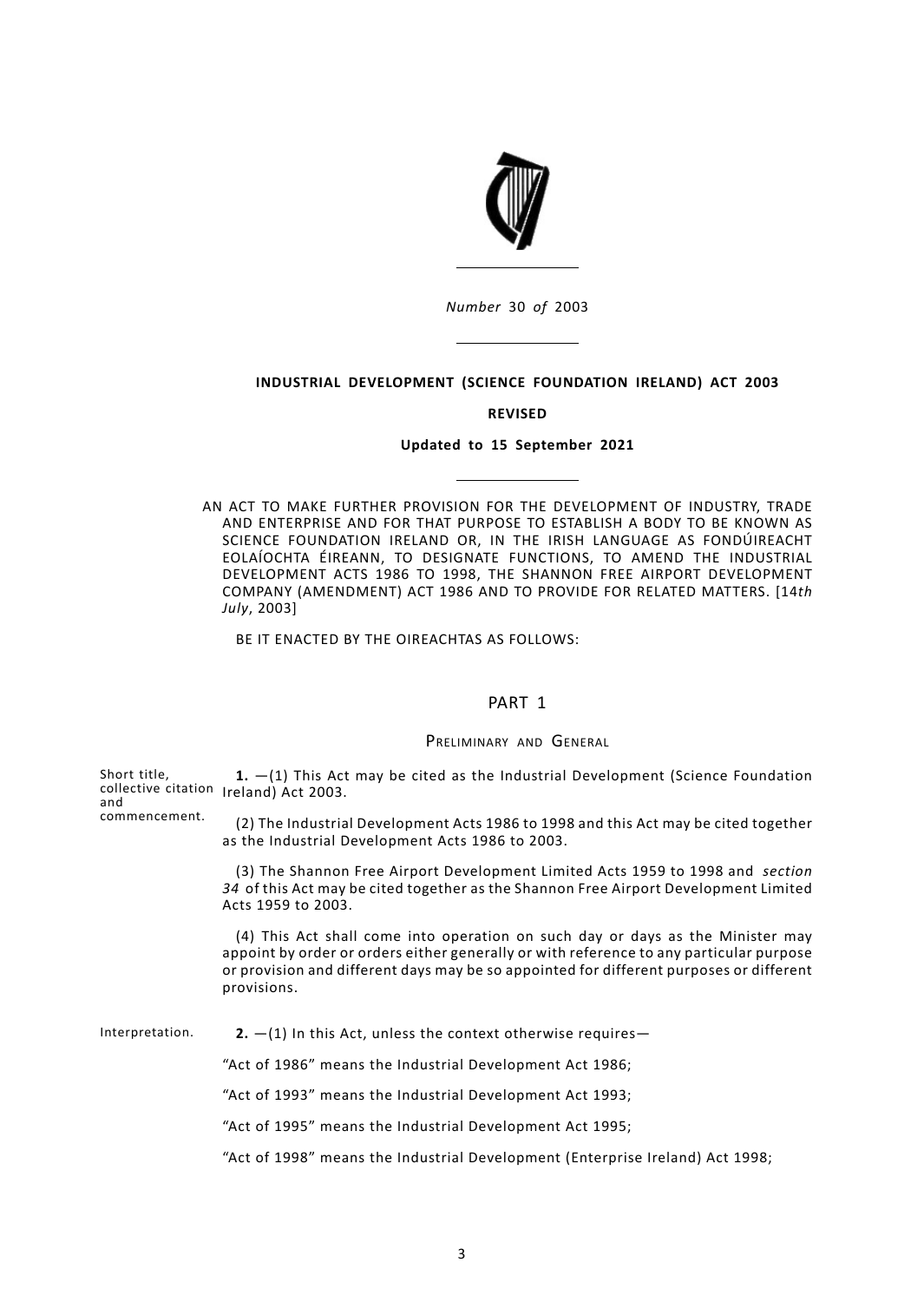PT. 1 S. 2 [*No.* **30.**]

"Board" means the Board of the Foundation referred to in *section 8* ;

"Director General" means the chief officer of the Foundation appointed under *section 13* ;

"establishment day" means the day appointed by the Minister under *section 3* to be the establishment day;

"Forfás" has the meaning assigned to it by section 5 of the Act of 1993;

"Foundation" has the meaning assigned to it by *section 6* ;

"functions" includes powers and duties, and reference to the performance of functions includes, as respects powers and duties, references to the exercise of the powers and performance of the duties;

"institution" means any institute, university, college, laboratory, office or service (whether under the control of a Minister or otherwise) which is wholly or partly engaged in research and development or any other activity related to science or technology;

"Minister" means the Minister for Enterprise, Trade and Employment;

"oriented basic research" means research that is carried out with the expectation that it will produce a broad base of knowledge that is likely to form the background to the solution of recognised or expected current or future problems or possibilities;

"prescribed" means prescribed by regulations made by the Minister;

"remuneration"includesallowancesforexpenses,benefits-in-kindandsuperannuation;

F1**[**"strategic areas of opportunity for the State" shall be construed in accordance with *section 7(6)*;**]**

"superannuation benefits" means pensions, gratuities and other allowances payable on resignation, retirement or death.

- <span id="page-7-0"></span>(2) In this Act—
	- (*a*) a reference to a section or Part is a reference to a section or a Part of this Act unless it is indicated that reference to some other enactment is intended,
	- (*b*) a reference to a subsection or paragraph is to a subsection or paragraph of the provision in which the reference occurs, unless it is indicated that reference to some other provision is intended, and
	- (*c*) a reference to an enactment shall be construed as a reference to that enactment as amended, adapted or extended by or under any subsequent enactment including this Act.

<span id="page-7-1"></span>Establishment day. **3.** —The Minister shall by order appoint a day to be the establishment day for the purposes of this Act.

Expenses. **4.** —The expenses incurred by the Minister in the administration of this Act shall, to such extent as may be sanctioned by the Minister for Finance, be paid out of moneys provided by the Oireachtas.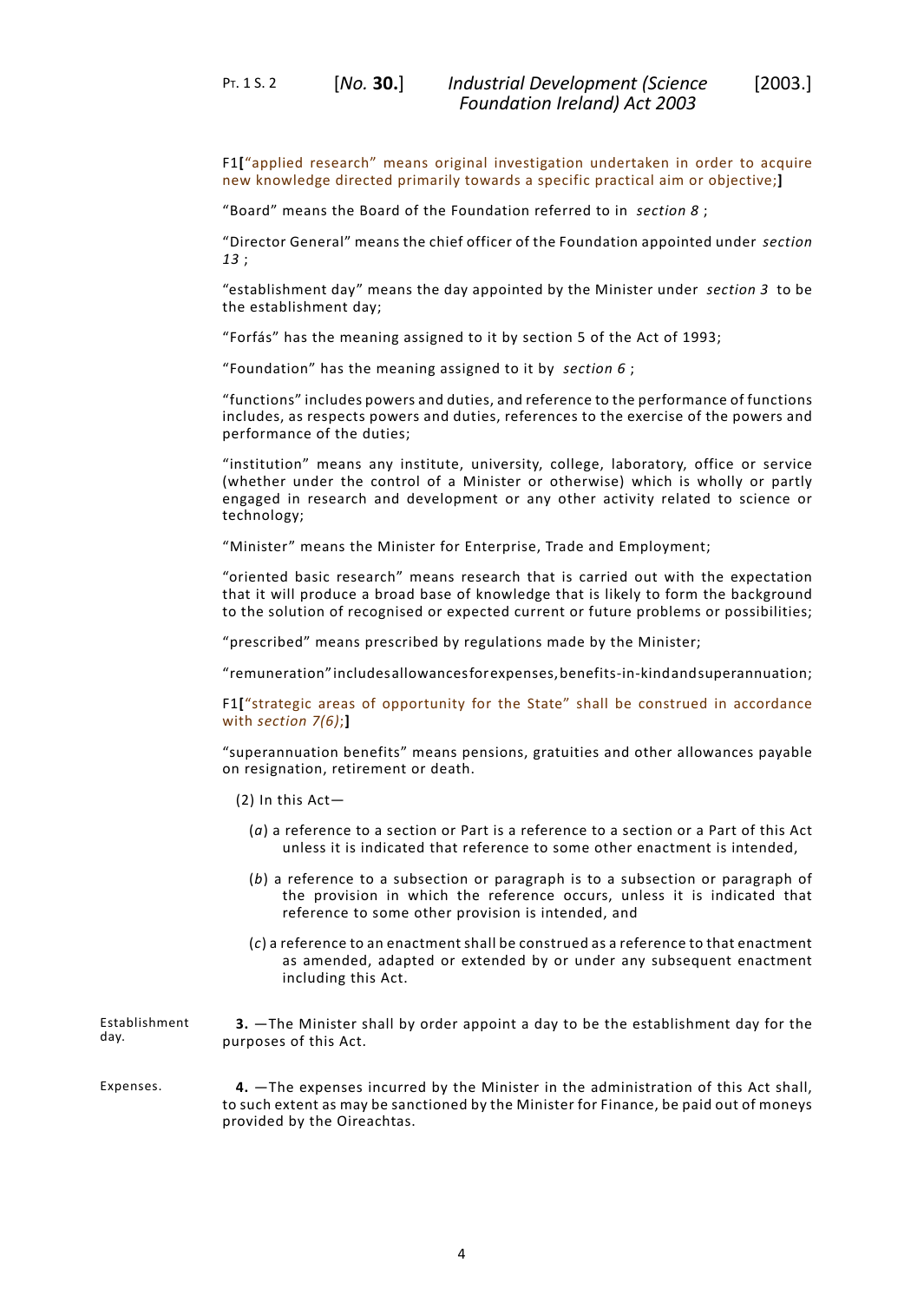<span id="page-8-0"></span>PT. 1 S. 5 [*No.* **30.**]

Regulations. **5.** —(1) The Minister may be regulations, provide for any matter referred to in this Act as prescribed or to be prescribed, and make regulations generally for the purpose of giving effect to this Act.

> (2) Regulations under this Act may contain such consequential, supplementary and ancillary provisions as the Minister considers to be necessary or expedient.

> <span id="page-8-1"></span>(3) Every regulation made under this Act shall be laid before each House of the Oireachtas as soon as may be after it is made and, if a resolution annulling the regulation is passed by either such House within the next 21 days on which that House has sat after the regulation is laid before it, the regulation shall be annulled accordingly but without prejudice to the validity of anything previously done thereunder.

# PART 2

#### SCIENCE FOUNDATION IRELAND

<span id="page-8-2"></span>Establishment of Foundation. **6.** —(1) There shall stand established on the establishment day an agency of Forfás to be known as Science Foundation Ireland or, in the Irish language, Fondúireacht Eolaíochta Éireann to perform the functions assigned to it by this Act and is referred to in this Act as the "Foundation".

> (2) The Foundation shall be a body corporate with perpetual succession and an official seal.

(3) The Foundation shall have the power to sue and be sued in its own name.

<span id="page-8-3"></span>(4) The Foundation shall have the power to acquire, hold and dispose of land or an interest in land and to acquire, hold and dispose of any other property.

- F2**[**Functions of Foundation **7.**—(1) The Foundation, in promoting and assisting the development and competitiveness of industry, enterprise and employment in the State, shall —
	- (*a*) promote, develop and assist the carrying out of oriented basic research and applied research in strategic areas of opportunity for the State,
	- (*b*) develop and extend the capability for the carrying out of oriented basic research and applied research in institutions,
	- (*c*) endeavour to ensure that
		- (i) a standard of excellence is consistently adhered to at the highest level in research referred to in *paragraph (a)*,
		- (ii) the standard referred to in *subparagraph (i)* is measured by competitive peer review on an international basis or by any other review process equivalent to relevant international best practice,
	- (*d*) promote the attracting to the State of research teams, and individuals with an interest in research, of a world class standard with a view to their carrying out oriented basic research or applied research in strategic areas of opportunity for the State,
	- (*e*) cooperate and collaborate with other statutory bodies in the State in the promotion and encouragement of oriented basic research and applied research,
	- (*f*) devise, administer, allocate, monitor and evaluate schemes, grants, and other financial facilities for the disbursement of any funds authorised by the Minister from time to time with the agreement of the Minister for Public Expenditure and Reform,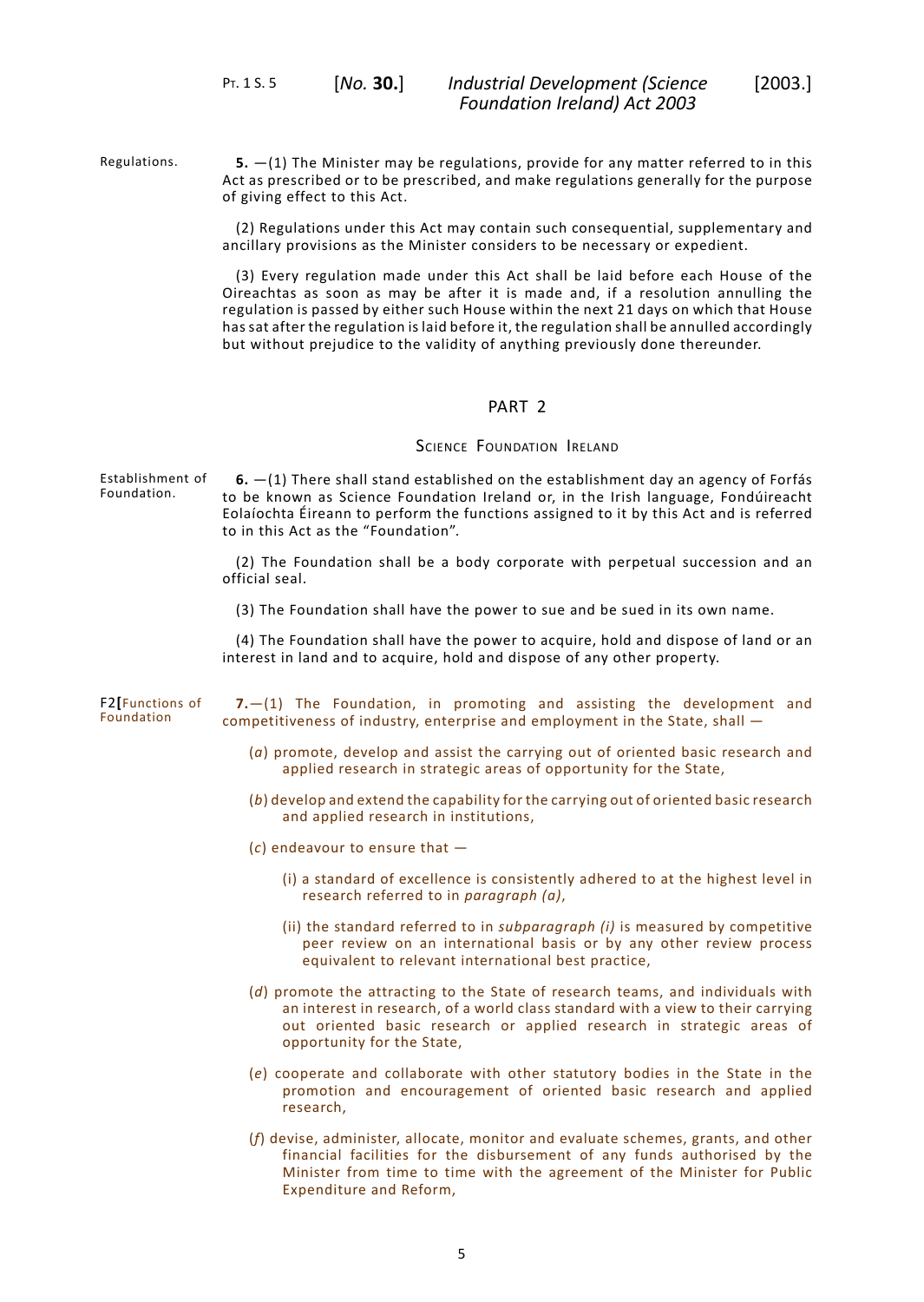PT. 2 S. 7 [*No.* **30.**]

- (i) the development and publication of research to assess the impact of research activities funded wholly or partly by the Foundation,
- (ii) the assessment and publication of research activities funded wholly or partly by the Foundation,
- (*h*) promote and support
	- (i) the study of, education in and engagement with, science, technology, engineering and mathematics, in consultation with the Minister for Education and Skills, where appropriate,
	- (ii) an awareness and understanding of the value of science, technology, engineering and mathematics to society and in particular to the growth of the economy,

and

F3**[**(*i*) carry out such other functions related to science or technology which may, from time to time, be assigned to the Foundation by the Minister.**]**

(2) The Foundation shall have all such powers as are necessary or expedient for the performance of its functions.

(3) The Minister may give directions relating to policy to be followed by the Foundation in the exercise of its functions.

(4) The Foundation shall comply with any direction referred to in *subsection (3)*.

(5) The Foundation shall manage the disbursement of research funds provided to the Foundation by a Minister of the Government, other than the Minister, where requested to do so by the Minister of the Government with the consent of the Minister, in accordance with the terms and conditions specified by the Minister of the Government making the request.

(6) The Minister may prescribe from time to time an area of opportunity related to science or technology having regard to —

- (*a*) economic and social benefit,
- (*b*) long term industrial competitiveness, or
- (*c*) environmentally sustainable development,

and such an area when so prescribed shall be a strategic area of opportunity.**]**

**7A.**—(1) The Foundation may disburse funds to an institution in Northern Ireland—

- (*a*) under the scheme administered by the Foundation on behalf of the Minister prior to the coming into operation of this section and known as the Charles Parsons Energy Research Awards Scheme, or
- (*b*) subject to *subsection (2)*, under any scheme referred to in *section 7(1)(f)*.
- (2) The Foundation may disburse funds to which *subsection (1)(b)* applies—
	- (*a*) through an institution in the State in receipt of funds from the Foundation where the institution in Northern Ireland is a partner of the institution in the State or of a company carrying on business in the State for the purposes of carrying out a research project, or
	- (*b*) directly to the institution in Northern Ireland where the Foundation is satisfied that an institution in the State or a company carrying on business in the State

F4**[**Disbursement of certain funds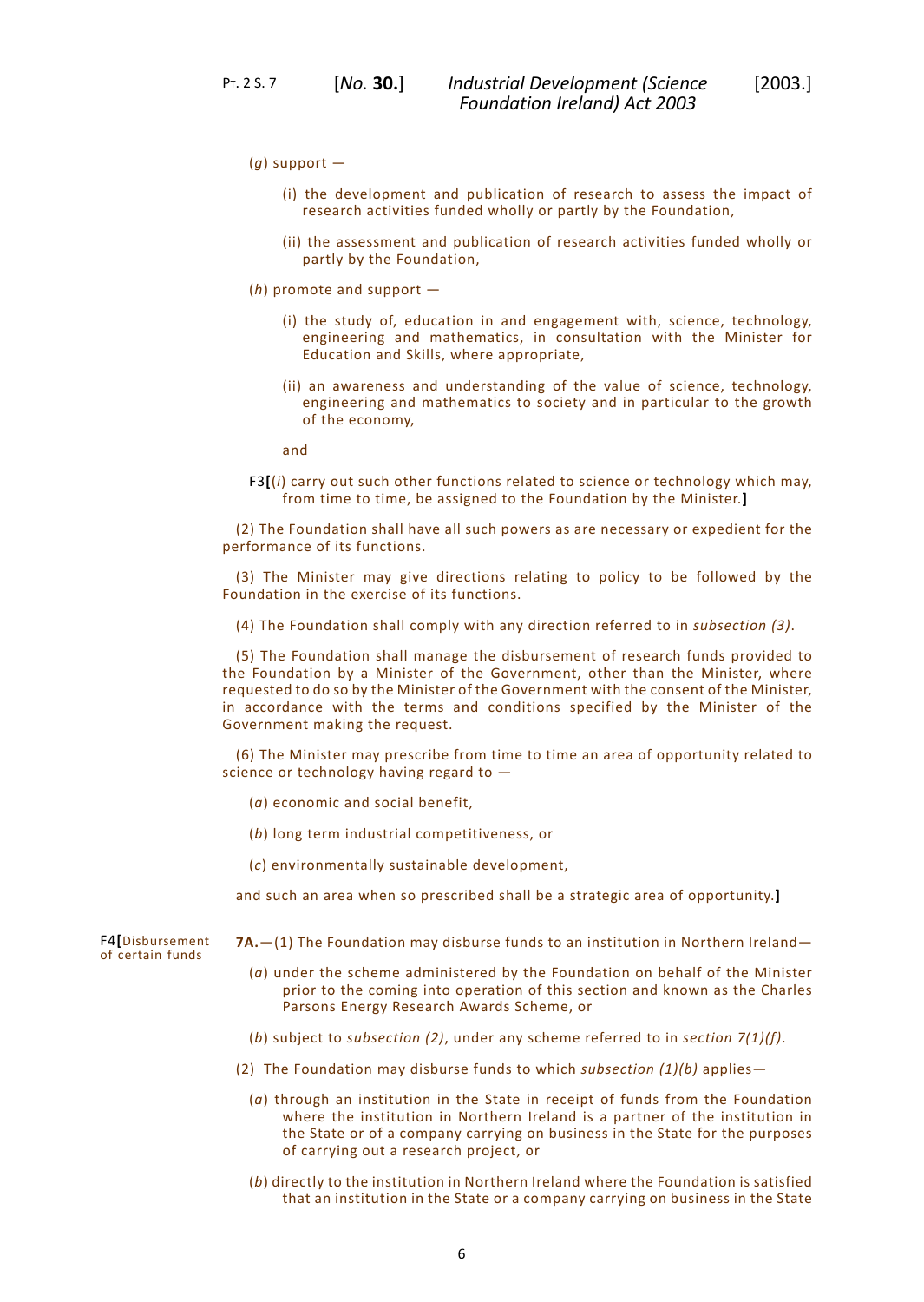<span id="page-10-1"></span><span id="page-10-0"></span>is a partner of the institution in Northern Ireland for the purposes of carrying out a research project.**]** F5**[**International cooperation **7B.** The Foundation, subject to the consent of the Minister, may— (*a*) participate in, and contribute to the funding of, international collaborative projects relating to strategic areas of opportunity for the State, and (*b*) enter into an agreement with any person having a function relating to science or technology outside the State for the purposes of *paragraph (a)*.**]** Board of Foundation. **8.** —(1) The members of the Foundation shall constitute its Board. (2) The Board shall consist of 12 members. (3) The Board shall include the Director General. (4) The members of the Board (other than the Director General) shall, as soon as may be after the establishment day, be appointed by the Minister, with the consent of the Minister for Finance following consultation with the Minister for Education and Science. (5) The Minister for Education and Science shall nominate a person for appointment to the Board. (6) The Minister shall designate one member of the Board as the chairperson. (7) The Minister shall designate one member of the Board as deputy chairperson who shall, in the absence of the chairperson, act as the chairperson. Membership of Board. **9.** —(1) There shall be paid to the members of the Board such remuneration (if any) and such allowances for expenses incurred by them as the Minister, with the consent of the Minister for Finance, may from time to time determine. (2) Each member of the Board shall hold office on such terms (other than the payment of remuneration and allowances for expenses) as the Minister determines at the time of his or her appointment. (3) On the first anniversary of the establishment day and thereafter on each anniversary of the establishment day 2 of the members of the Board (other than the chairperson and the Director General) shall retire from office. (4) The members who are required under *subsection (3)* to retire in any year shall be those who have been longest in office since their last appointment, and where there are members whose appointment was made on the same day and who are obliged to retire under *subsection (3)*, the members to retire shall, unless such members otherwise agree, be determined by lot. (5) A member of the Board (other than the Director General) shall not serve for more than 10 consecutive years. (6) A member of the Board shall be disqualified from being such a member where he or she— (*a*) is adjudicated bankrupt, (*b*) makes a composition or arrangement with creditors, (*c*) is convicted of an indictable offence in relation to a company, (*d*) is convicted of an offence involving fraud or dishonesty, or *Foundation Ireland) Act 2003*

PT. 2 S. 7A [*No.* **30.**]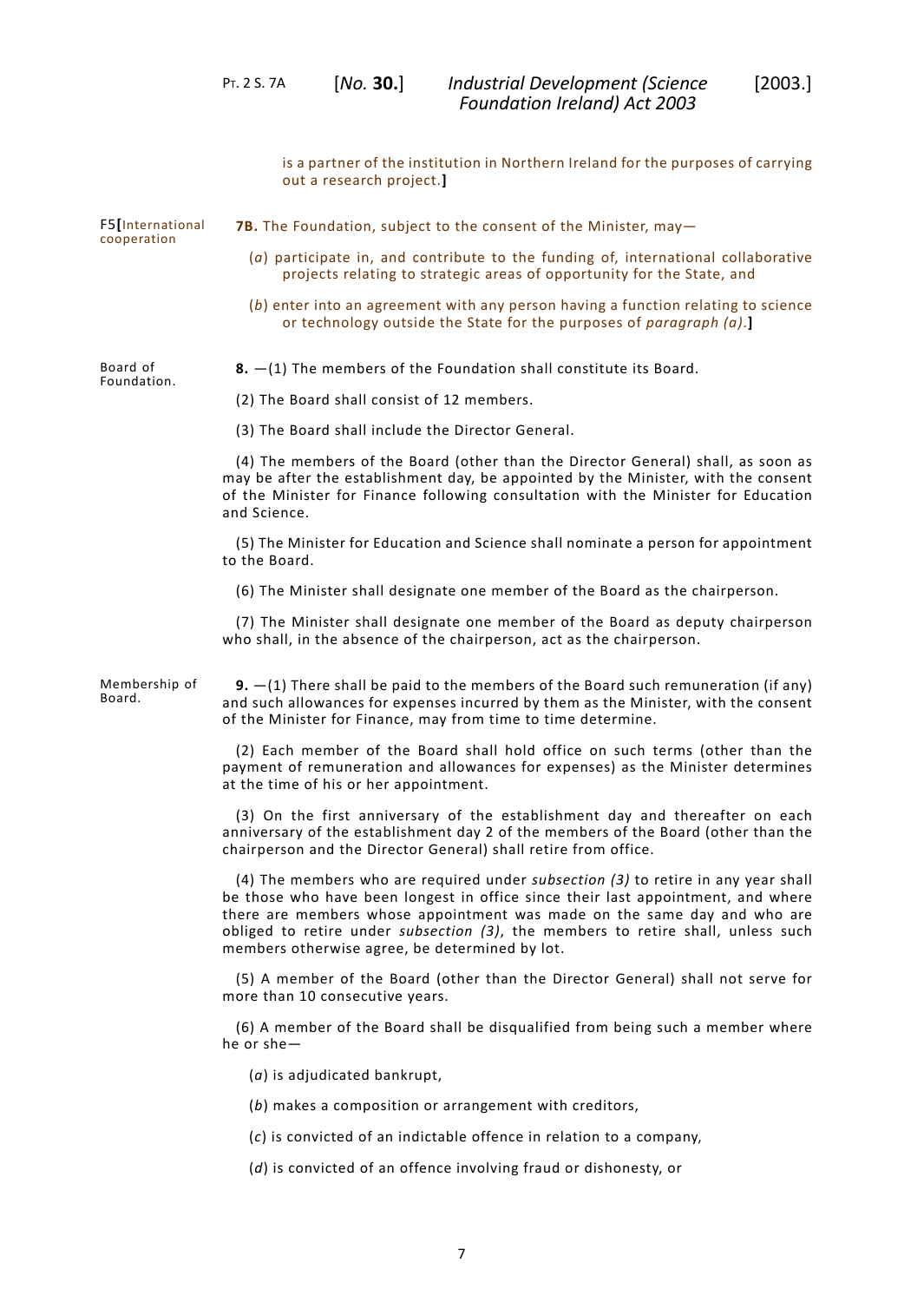(*e*) is disqualified or restricted from being a director of any company (within the meaning of the Companies Acts 1963 to 2001).

(7) A member of the Board may, at any time, resign his or her membership by letter addressed to the Minister and the resignation shall take effect from the date specified in that letter or on receipt of that letter by the Minister, whichever is the later.

(8) A member of the Board may at any time for stated reasons be removed from membership of the Board by the Minister if, in the opinion of the Minister, the member has become incapable through ill-health of performing his or her functions, or has committed stated misbehaviour, or his or her removal appears to the Minister to be necessary for the effective performance by the Foundation of its functions.

(9) If a member of the Board dies, resigns, retires, becomes disqualified or is removed from office, the Minister may appoint a person to be a member of the Board to fill the casual vacancy so occasioned and the person so appointed shall be appointed in the same manner as the member of the Board who occasioned the casual vacancy.

(10) A member of the Board whose period of membership expires by the effluxion of time may, subject to *subsection (5)*, be eligible for re-appointment as a member of the Board.

<span id="page-11-0"></span>(11) The Minister shall, in so far as is practicable and having regard to relevant experience, ensure an equitable balance between men and women in the composition of the Board.

Chairperson of Board.

**10.** —(1) The term of office of the chairperson of the Board shall be 5 years.

(2) Where the chairperson of the Board ceases to be a member of the Board he or she shall also thereupon cease to be chairperson of the Board.

(3) The chairperson of the Board may at any time resign his or her office as chairperson by letter sent to the Minister and the resignation shall, unless previously withdrawn in writing, take effect at the commencement of the meeting of the Board held next after the Board has been informed by the Minister of the resignation.

<span id="page-11-1"></span>(4) The chairperson of the Board shall, unless he or she sooner dies or otherwise ceases to be chairperson by virtue of *subsection (2)* or *(3)*, hold office until the expiration of his or her period of membership of the Board and, if he or she is reappointed as a member of the Board, he or she shall be eligible for re-appointment as chairperson of the Board.

Meetings of Board.

**11.** —(1) The Board shall hold such and as many meetings as may be necessary for the performance of its functions.

(2) The Minister, in consultation with the chairperson of the Board, shall fix the time of the first meeting of the Board.

- (3) The quorum for a meeting of the Board shall be 5.
- (4) At a meeting of the Board—
	- (*a*) the chairperson of the Board shall, if present, be the chairperson of the meeting,
	- (*b*) if and so long as the chairperson of the Board is not present or if the office of the chairperson is vacant, the deputy chairperson shall be the chairperson of the meeting, and
	- (*c*) if the chairperson is not present and the deputy chairperson is not present or the office of the deputy chairperson is vacant, the members of the Board who are present shall choose one of their members to be chairperson of the meeting.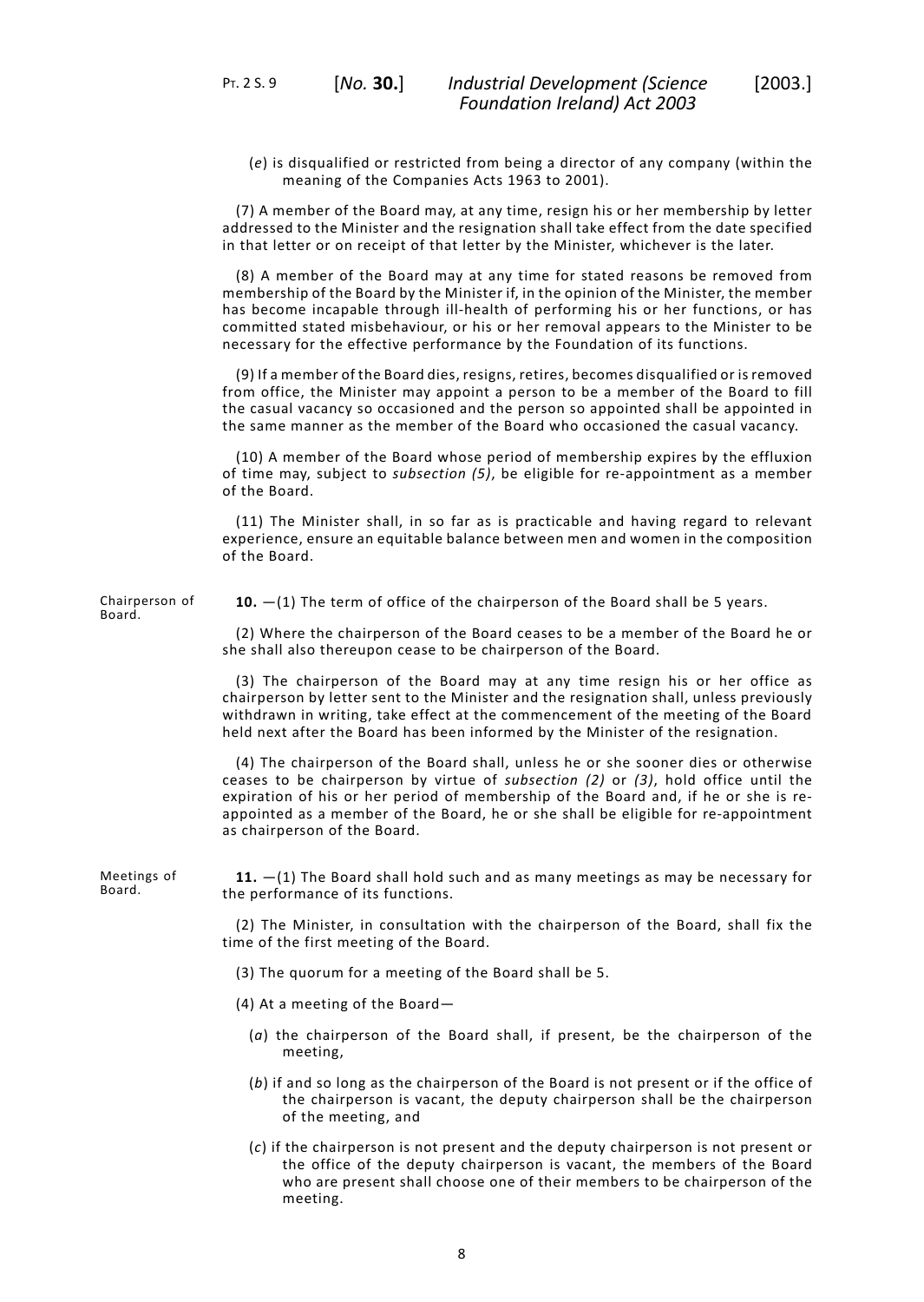PT. 2 S. 11 [*No.* **30.**]

(5) At a meeting of the Board, each member of the Board present, including the chairperson, shall, subject to *section 16* , have a vote and any question on which a vote is required in order to establish the view of the Board on the matter shall be determined by a majority of votes of the members of the Board present and voting on the question and, in the case of an equal division of votes, the chairperson of the meeting shall have a second and casting vote.

(6) The Board may act notwithstanding one or more vacancies among its members.

<span id="page-12-0"></span>(7) Subject to this Act, the Board shall regulate, by standing orders or otherwise, the procedure and business of the Board.

**12.** —(1) Where a member of the Board—

(*a*) is nominated as a member of Seanad Éireann,

- (*b*) is elected as a member of either House of the Oireachtas or as a representative in the European Parliament,
- (*c*) is regarded pursuant to section 19 of the European Parliament Elections Act 1997 as having been elected to the European Parliament to fill a vacancy, or
- (*d*) becomes a member of a local authority,

he or she shall thereupon cease to be a member of the Board.

(2) A person who is for the time being entitled under the Standing Orders of either House of the Oireachtas to sit therein or who is a representative in the European Parliament shall, while he or she is so entitled or is such a representative, be disqualified from becoming a member of the Board.

<span id="page-12-1"></span>(3) A person who is a member of a local authority shall be disqualified from becoming a member of the Board.

Director General. **13.** —(1) There shall be a chief officer of the Foundation who shall be known, and is referred to in this Act, as the Director General.

(2) Subject to *subsection (9)*, the Director General shall be appointed by the Board.

(3) The Director General shall hold office for such term being not more than a period of 5 years and upon and subject to such terms and conditions (including remuneration) as the Board, with the consent of the Minister and the Minister for Finance, may determine.

(4) The Director General may be re-appointed for a second term.

(5) The Director General shall, for the duration of his or her appointment, become an *ex officio* member of the Board and the board of Forfás.

(6) The Director General shall carry on and manage and control generally the administration and business of the Foundation and shall perform such other functions as may be determined by the Board.

(7) The Director General shall not hold any other office or position or carry on any business without the consent of the Board.

(8) For the purposes of appointing the person to be the Director General appointed immediately after the establishment day, the Minister may, before the establishment day, designate a person to be appointed under this section immediately after the establishment day.

(9) If a person has been designated in accordance with *subsection (8)* the Board shall, for the purposes of appointing the first person to be the Director General

Membership of either House of Oireachtas, **European** Parliament or local authority.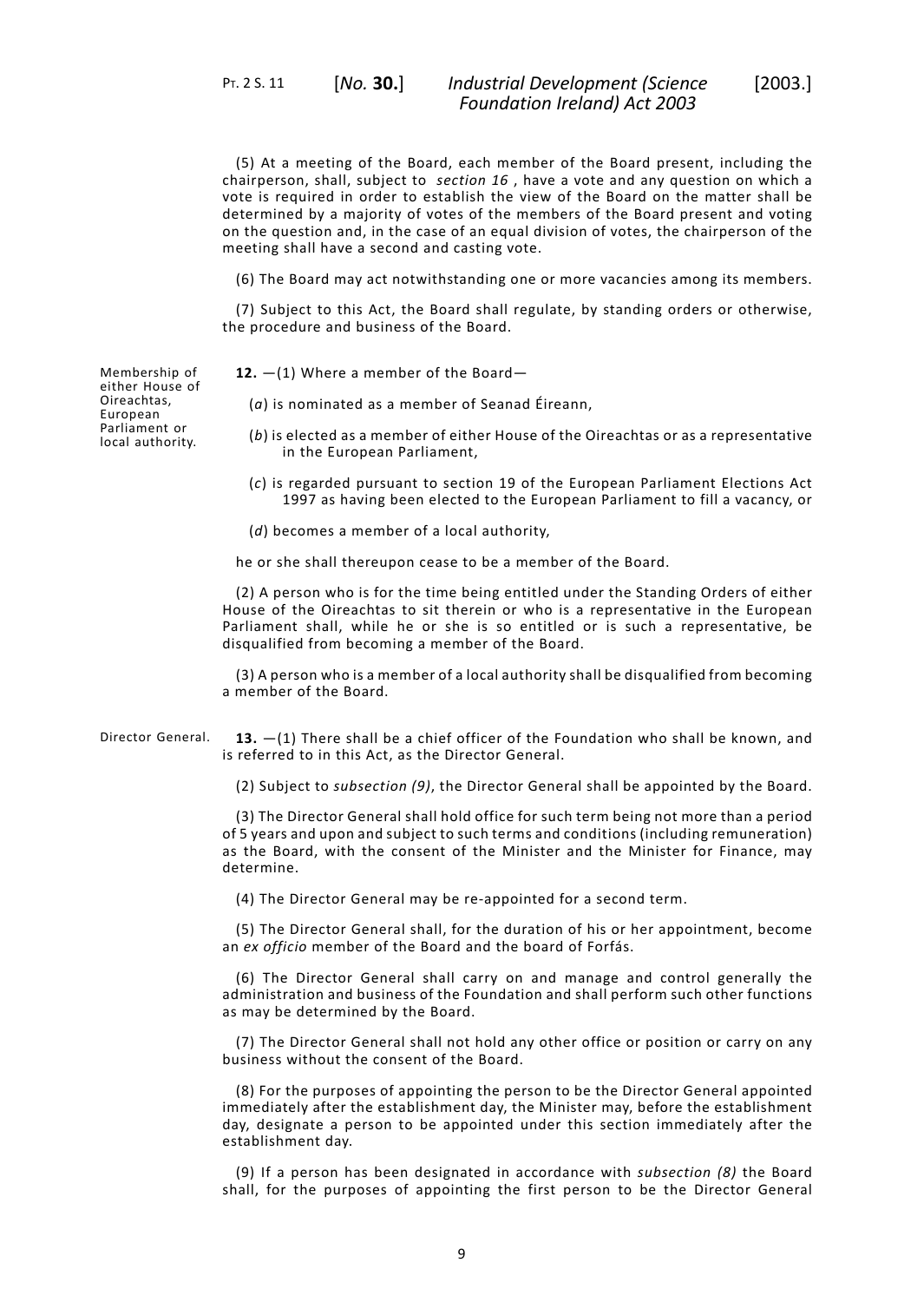immediately after the establishment day, appoint that person to be the Director General.

Attendance by Director General at Dáil Éireann committee.

<span id="page-13-0"></span>**14.** —(1) The Director General shall, whenever required to do so by the Committee of Dáil Éireann established under the Standing Orders of Dáil Éireann to examine and report to Dáil Éireann on the appropriation accounts and reports of the Comptroller and Auditor General, give evidence to the Committee on—

- (*a*) the regularity and propriety of the transaction recorded or required to be recorded in any book or other record of account subject to audit by the Comptroller and Auditor General which the Foundation is required by or under this Act to prepare,
- (*b*) the economy and efficiency of the Foundation in the case of its resources,
- (*c*) the systems, procedures and practices employed by the Foundation in the purpose of evaluating the effectiveness of its operations, and
- (*d*) any matter affecting the Foundation referred to in a special report of the Comptroller and Auditor General under section 11(2) of the Comptroller and Auditor General (Amendment) Act 1993 or in any other report of the Comptroller and Auditor General (in so far as it relates to a matter specified in *paragraph (a), (b)* or *(c)*) that is laid before Dáil Éireann.

(2) In the performance of his or her duties under this section the Director General shall not question or express an opinion on the merits of any policy of the Government or a Minister of the Government or on the merits of the objectives of such a policy.

<span id="page-13-1"></span>(3) From time to time, and whenever so requested, the Director General shall account for the performance by the Foundation of its functions to a committee of one or both Houses of the Oireachtas and the Foundation shall have regard to any recommendations of such committee where the recommendations concern the functions of the Foundation.

Committees. **15.** —(1) The Board may establish committees to assist and advise it in relation to the performance of any of its functions.

> (2) The Board may delegate to a committee any of its functions which, in its opinion, can be better or more conveniently exercised or performed by a committee.

> (3) The Board shall decide the terms of reference for any committee and may regulate the procedure of any such committee.

(4) The members of a committee shall be appointed by the Board.

(5) A committee shall consist of such number of members as the Board thinks proper.

(6) A committee may include persons who are not members of the Board or staff of the Foundation.

(7) A member of a committee who fails to perform his or her functions may be removed at any time for stated reasons by the Board.

(8) The Board may at any time dissolve a committee.

(9) The Board may appoint a person to be chairperson of a committee.

(10) The acts of a committee shall be subject to confirmation by the Board save where the Board dispenses with the necessity for such confirmation.

(11) There shall be paid out of the income of the Foundation to members of a committee such allowances for expenses incurred by them in the discharge of their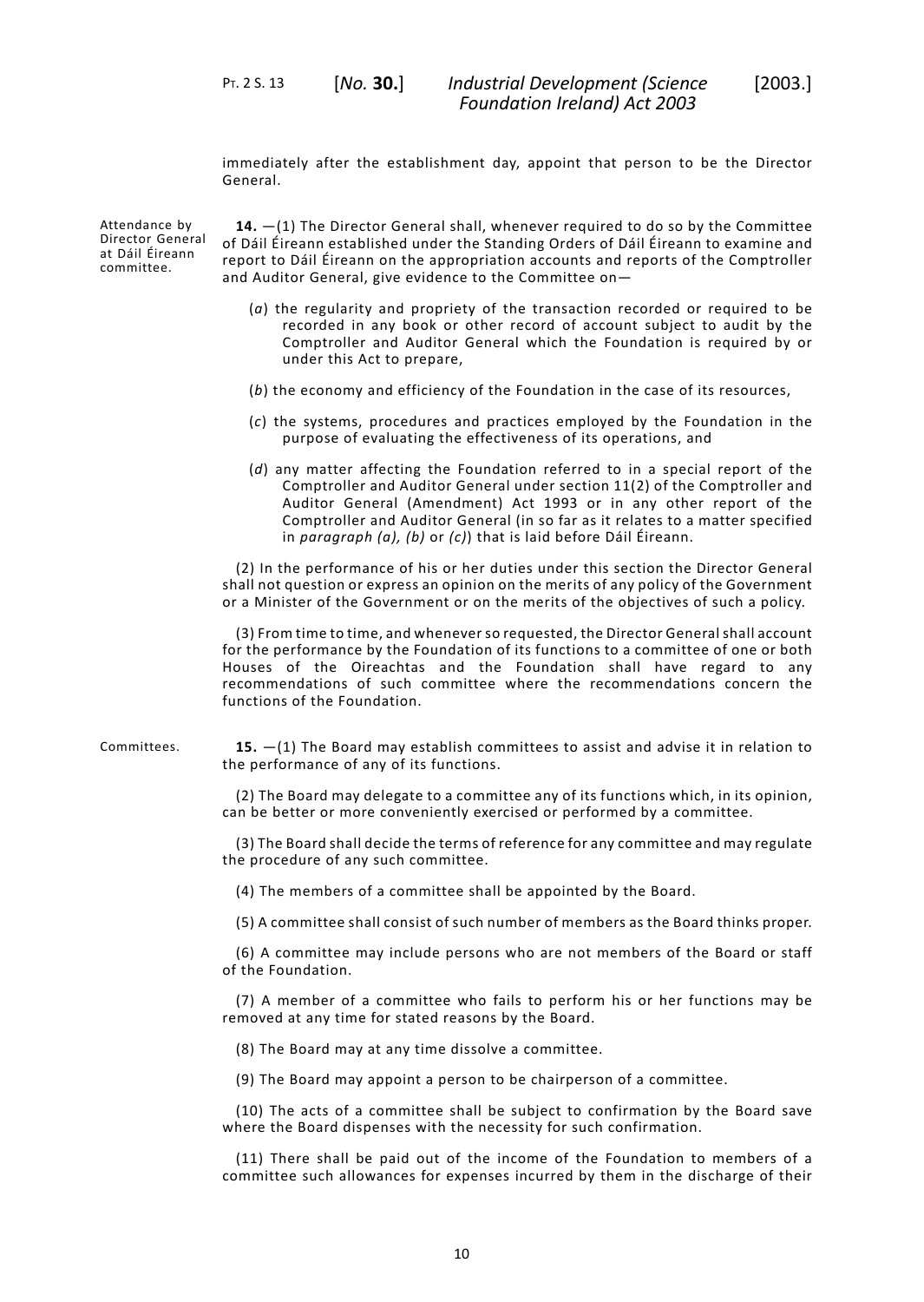functions as the Board may determine with the consent of the Minister and the Minister for Finance.

(12) In this section "a committee" means a committee of the Foundation established under this section.

Disclosure of interests.

<span id="page-14-0"></span>**16.** —(1) Where the Director General, a member of the Board, a member of the staff of the Foundation, a member of a committee established under *section 15* , or a consultant, adviser or other person engaged by the Foundation, has a pecuniary interest or other beneficial interest in, or material to, any matter which falls to be considered by the Board, or a committee established under this Act, he or she shall—

- (*a*) disclose to the Board or committee, as the case may be, the nature of his or her interest in advance of any consideration of the matter,
- (*b*) neither influence nor seek to influence a decision in relation to the matter,
- (*c*) take no part in any consideration of the matter,
- (*d*) if he or she is the Director General, a member of the Board, the staff of the Foundation or a member of a committee established under *section 15* , withdraw from the meeting for so long as the matter is being discussed or considered and shall not vote or otherwise act as such Director General or member in relation to the matter.

(2) For the purposes of this section, but without prejudice to the generality of *subsection (1)*, a person shall be regarded as having a beneficial interest if—

- (*a*) he or she or any connected relative F6**[**or civil partner within the meaning of the Civil Partnership and Certain Rights and Obligations of Cohabitants Act 2010**]** or nominee of his or hers or any connected relative F6**[**or civil partner within the meaning of the Civil Partnership and Certain Rights and Obligations of Cohabitants Act 2010**]** is a member of a company or any other body which has a beneficial interest in, or material to, a matter referred to in that subsection,
- (*b*) he or she or any connected relative F6**[**or civil partner within the meaning of the Civil Partnership and Certain Rights and Obligations of Cohabitants Act 2010**]** is in partnership with or is in the employment of a person who has a beneficial interest in, or material to, such a matter,
- (*c*) he or she or any connected relative F6**[**or civil partner within the meaning of the Civil Partnership and Certain Rights and Obligations of Cohabitants Act 2010**]** is a party to any arrangement or agreement (whether or not enforceable) concerning land to which such a matter relates, or
- (*d*) any connected relative F6**[**or civil partner within the meaning of the Civil Partnership and Certain Rights and Obligations of Cohabitants Act 2010**]** has a beneficial interest in, or material to, such a matter.

(3) For the purposes of this section a person shall not be regarded as having a beneficial interest in, or material to, any matter by reason only of an interest of that person or of any company or body or person mentioned in *subsection (2)* which is so remote or insignificant that it cannot reasonably be regarded as likely to influence that person in considering, discussing or in voting on, any question with respect to the matter, or in performing any function in relation to that matter.

(4) Where a question arises as to whether or not a course of conduct, if pursued by a person to whom this section applies, would be a failure by him or her to comply with the requirements of *subsection (1)*, that question shall be determined by the Board and particulars of the determination by the Board shall be recorded in the minutes of the meeting concerned.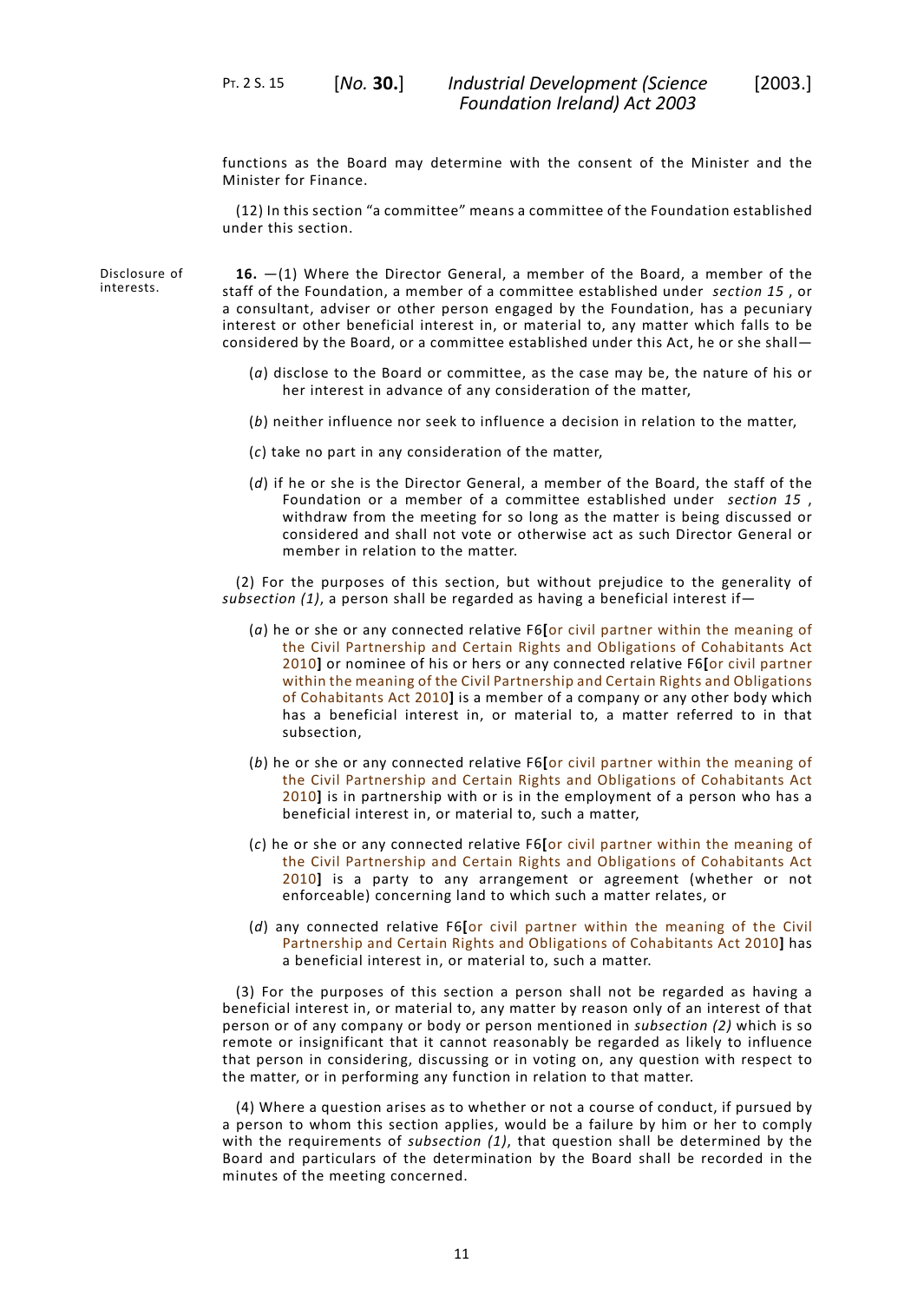(5) Where a disclosure is made to the Board or a committee pursuant to *subsection (1)*, particulars of the disclosure shall be recorded in the minutes of the meeting concerned, and for so long as the matter to which the disclosure relates is being dealt with by the meeting, the person by whom the disclosure is made shall not be counted in the quorum for the meeting.

(6) Where a person referred to in this section fails to make a disclosure in accordance with this section, the Board shall decide the appropriate action (including removal from office or termination of contract) to be taken.

<span id="page-15-0"></span>(7) In this section "connected relative" means, in relation to a person to whom this section applies, the parent, spouse, partner, brother, sister or child of that person.

Disclosure of information. **17.** —(1) Save as otherwise provided by law and *subsection (3)*, a person shall not, without the consent of the Board, disclose any confidential information obtained by him or her while performing (or as a result of having performed) duties as—

- (*a*) a member of the Board,
- (*b*) the Director General,
- (*c*) a member of the staff of the Foundation,
- (*d*) a member of a committee established under *section 15*, or
- (*e*) an adviser or consultant to the Foundation or an employee of such person whilst performing duties relating to such advice or consultation.

(2) A person who contravenes *subsection (1)* shall be guilty of an offence and shall be liable on summary conviction to a fine not exceeding €2,000.

F7**[**(2A) Proceedings in relation to a summary offence under this section may be brought and prosecuted by the Foundation.**]**

(3) Nothing in *subsection (1)* shall prevent disclosure of information in a report made to the Foundation or on behalf of the Foundation to the Minister.

<span id="page-15-1"></span>(4) In this section "confidential information" includes information that is expressed by the Foundation or a committee to be confidential either as regard particular information or as regards information of a particular class or description.

Seal of Foundation.

**18.** —(1) The Foundation shall, as soon as may be after its establishment, provide itself with a seal.

- (2) The seal of the Foundation shall be authenticated by the signature of  $-$
- (*a*) the Chairperson of the Board, or
- (*b*) (i) a member of the Board, or
	- (ii) an officer of the Foundation,

authorised by the Board to act in that behalf.

(3) Judicial notice shall be taken of the seal of the Foundation and every document purporting to be an instrument made by the Foundation and to be sealed with the seal of the Foundation (purporting to be authenticated in accordance with *subsection (2)*) shall be received in evidence and be deemed to be such instrument without proof unless the contrary is shown.

(4) Any contract or instrument which, if entered into or executed by an individual, would not require to be under seal may be entered into or executed on behalf of the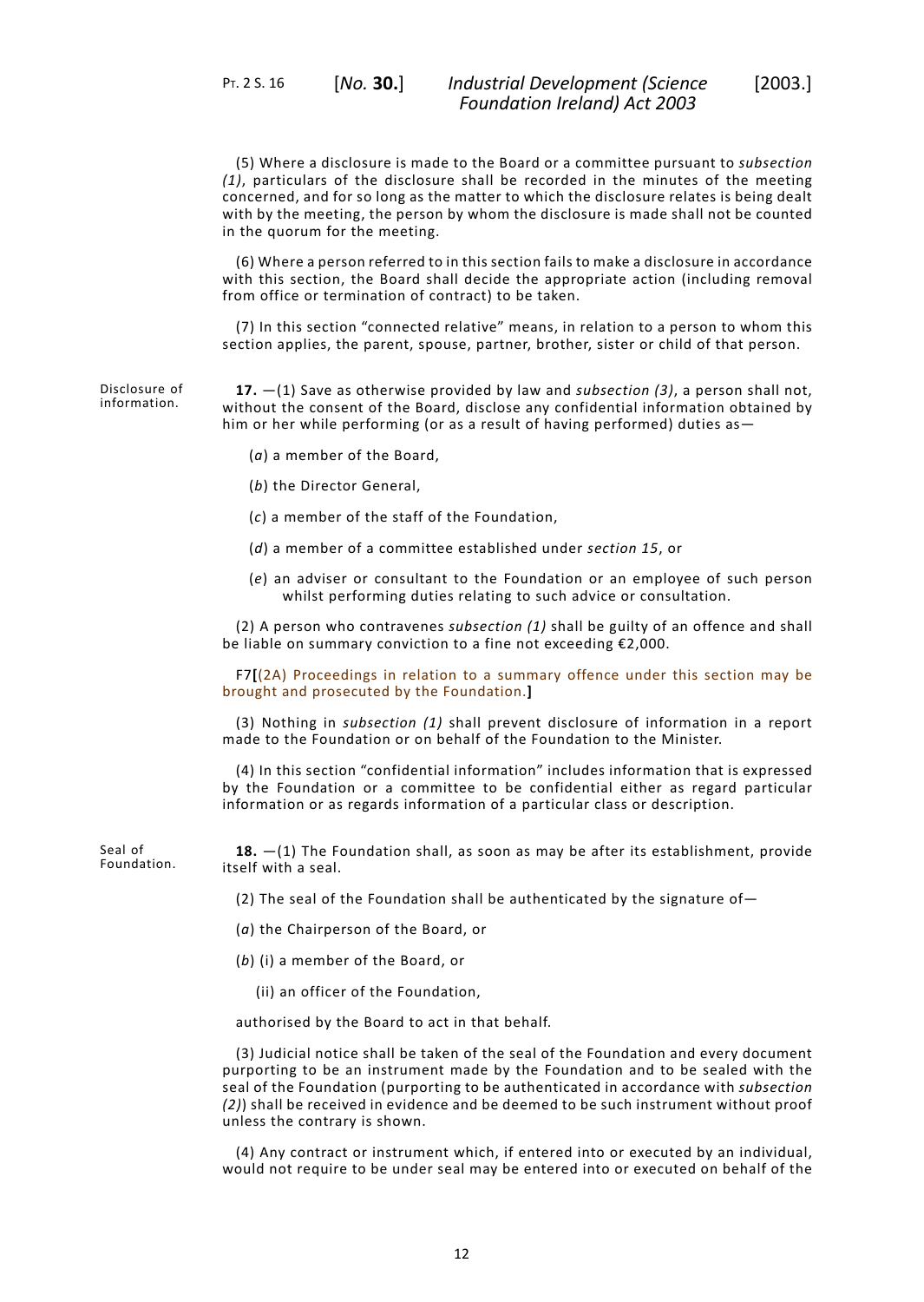PT. 2 S. 18 [*No.* **30.**]

<span id="page-16-2"></span><span id="page-16-1"></span><span id="page-16-0"></span>Foundation by a member of the staff of the Foundation or a person generally or specially authorised by the Board for that purpose.

<span id="page-16-4"></span><span id="page-16-3"></span>Staff of Foundation. **19.** —F8**[**...**]** Secondment of staff of Forfás. **20.** —F9**[**...**]** Superannuation. **21.** —F10**[**...**]** Consultants and advisers. **22.** —The Foundation may from time to time engage such consultants or advisers as it considers necessary for the performance of its functions and any fees payable by the Foundation to a consultant or adviser engaged under this section shall be paid by the Foundation out of moneys at its disposal. Strategic plans and work programmes. **23.** —(1) As soon as practicable and after the establishment day, and thereafter within 6 months before each fifth anniversary of the establishment day, the Foundation shall prepare and submit to the Minister a plan (in this section referred to as a "strategic plan") for the ensuing 5 year period. (2) A strategic plan shall— (*a*) comprise the key objectives, outputs and related strategies, including use of resources, of the Foundation, (*b*) be prepared in a form and manner in accordance with any directions issued from time to time by the Minister, and (*c*) have regard to the need to ensure the most beneficial, effective and efficient use of resources of the Foundation. (3) The Minister shall, as soon as practicable after a strategic plan has been submitted to him or her under *subsection (1)*, cause a copy of it to be laid before each House of the Oireachtas. (4) The Foundation shall prepare and submit to the Minister by the end of each year a programme of the activities it proposes to carry out in the following year. Annual reports and accounts. **24.** —(1) The Foundation shall submit, in such form as the Minister may direct, an annual report of its activities after the end of the financial year to which it refers and the Minister shall cause copies of the report to be laid before each House of the Oireachtas not later than 6 months after the end of that financial year and the Foundation shall specifically comment in every such annual report on the F11**[**...**]** research being supported by the Foundation and how such research relates to its functions. (2) The Foundation shall keep, in such form as may be approved of by the Minister, with the consent of the Minister for Finance, all proper and usual accounts of money received and expended by it and, in particular, shall keep in such form as aforesaid all special accounts as the Minister may from time to time direct. (3) The accounts of the Foundation for each financial year shall be prepared by the Director General, approved by the Board and submitted to the Comptroller and Auditor General for audit as soon as practicable, but not later than 4 months after the end of the financial year to which they relate.

> <span id="page-16-5"></span>(4) A copy of the accounts referred to in *subsection (3)* and the report of the Comptroller and Auditor General on those accounts shall, as soon as is practicable,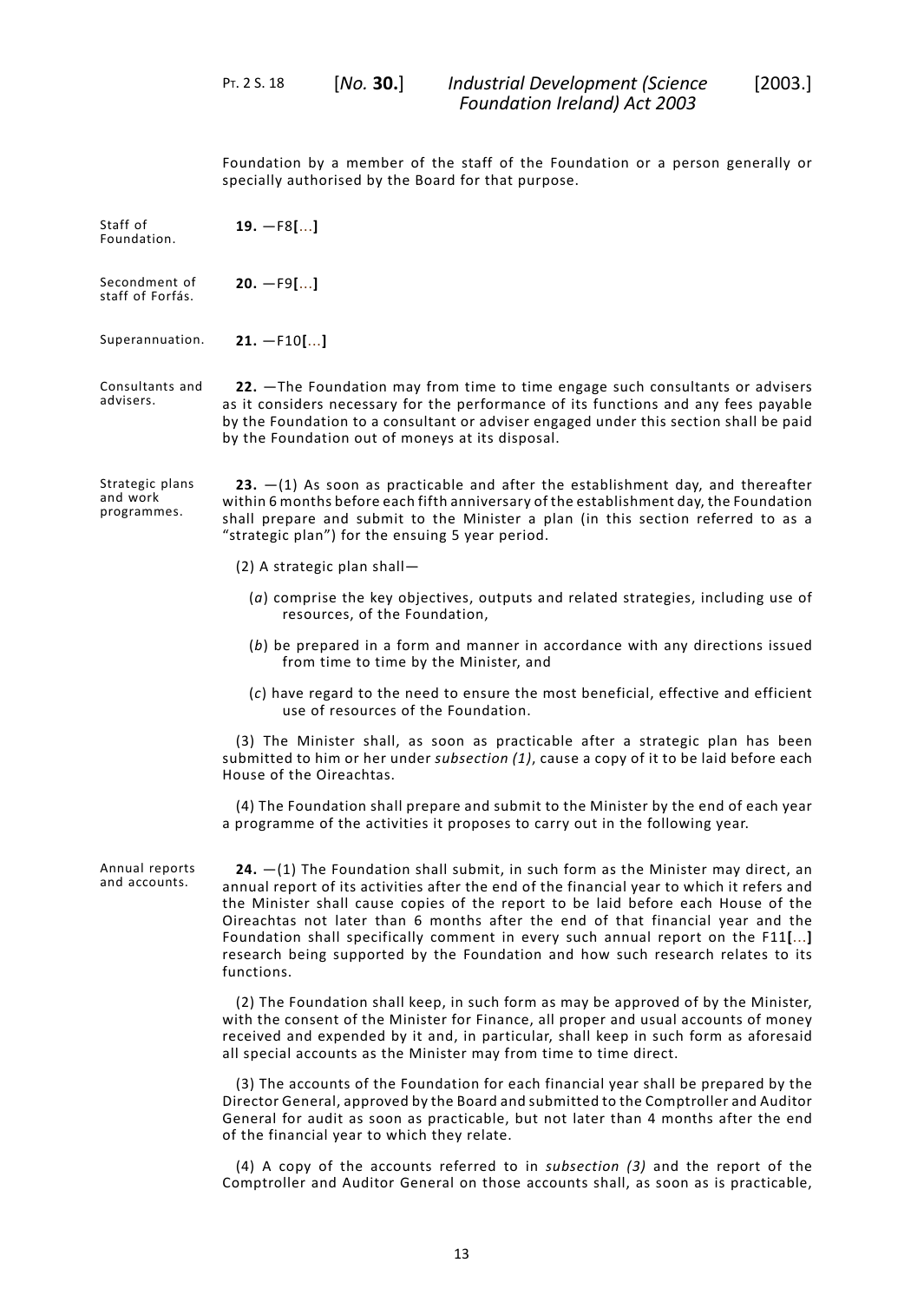<span id="page-17-0"></span>be presented to the Minister who shall cause copies of the accounts and the report to be laid before each House of the Oireachtas.

Information to Minister and Forfás. **25.** —(1) The Foundation shall supply the Minister with such information regarding its activities as the Minister may, from time to time, require.

> F12**[**(2) A committee established under *section 15* shall provide the Foundation with such information as the Foundation may, from time to time, require for the purposes of its functions.**]**

Premises of Foundation.

<span id="page-17-1"></span>**26.** —(1) The Foundation may for the purposes of providing premises necessary for the due performance of its objectives and functions—

(*a*) purchase or take on lease any land, offices, laboratories or premises, and

(*b*) build, equip and maintain offices, laboratories and premises.

(2) The Foundation may sell or lease any land, offices, laboratories or premises held by it which are no longer required for the due performance of its functions.

<span id="page-17-2"></span>(3) Where the Foundation is of the opinion that it is necessary to establish a research laboratory that is independent of any institute, college or university for the purposes of carrying out its functions under this Act the Foundation shall notify the Minister as soon as practicable and the Minister shall as soon as practicable consult with the Government in respect of the opinion of the Foundation.

Transfer of rights and liabilities to Foundation.

**27.** —(1) The following shall be and are transferred to the Foundation on the establishment day—

- (*a*) all property and rights held or enjoyed immediately before that day by the committee of Forfás established under section 10 of the Act of 1993 (as amended by section 46 of the Act of 1998) referred to pursuant to such establishment as Science Foundation Ireland, and
- (*b*) all liabilities incurred by the committee of Forfás referred to in *paragraph (a)* before that day,

and accordingly, without any further conveyance, transfer or assignment—

- (i) the said property, real and personal, shall on that day vest in the Foundation for all the estate, term or interest for which immediately before that day, it was so vested in the committee referred to in *paragraph (a)* but subject to all trusts and equities affecting the property subsisting and capable of being performed,
- (ii) the said rights shall, as and from that day, vest in the Foundation, and
- (iii) the said liabilities shall, as and from that day, be liabilities of the Foundation.

(2) All moneys, stocks, shares and securities transferred to the Foundation by this section that, on the establishment day, are standing in the name of the committee of Forfás referred to in *subsection (1)* or of any trustee or agent of such committee shall, on the request of the Foundation, be transferred into the name of the Foundation.

(3) Every right and liability transferred to the Foundation by this section may, on or after the establishment day, be sued on, recovered or enforced by or against the Foundation in its own name and it shall not be necessary for the Foundation to give notice to the person whose right or liability is transferred by this section of the transfer.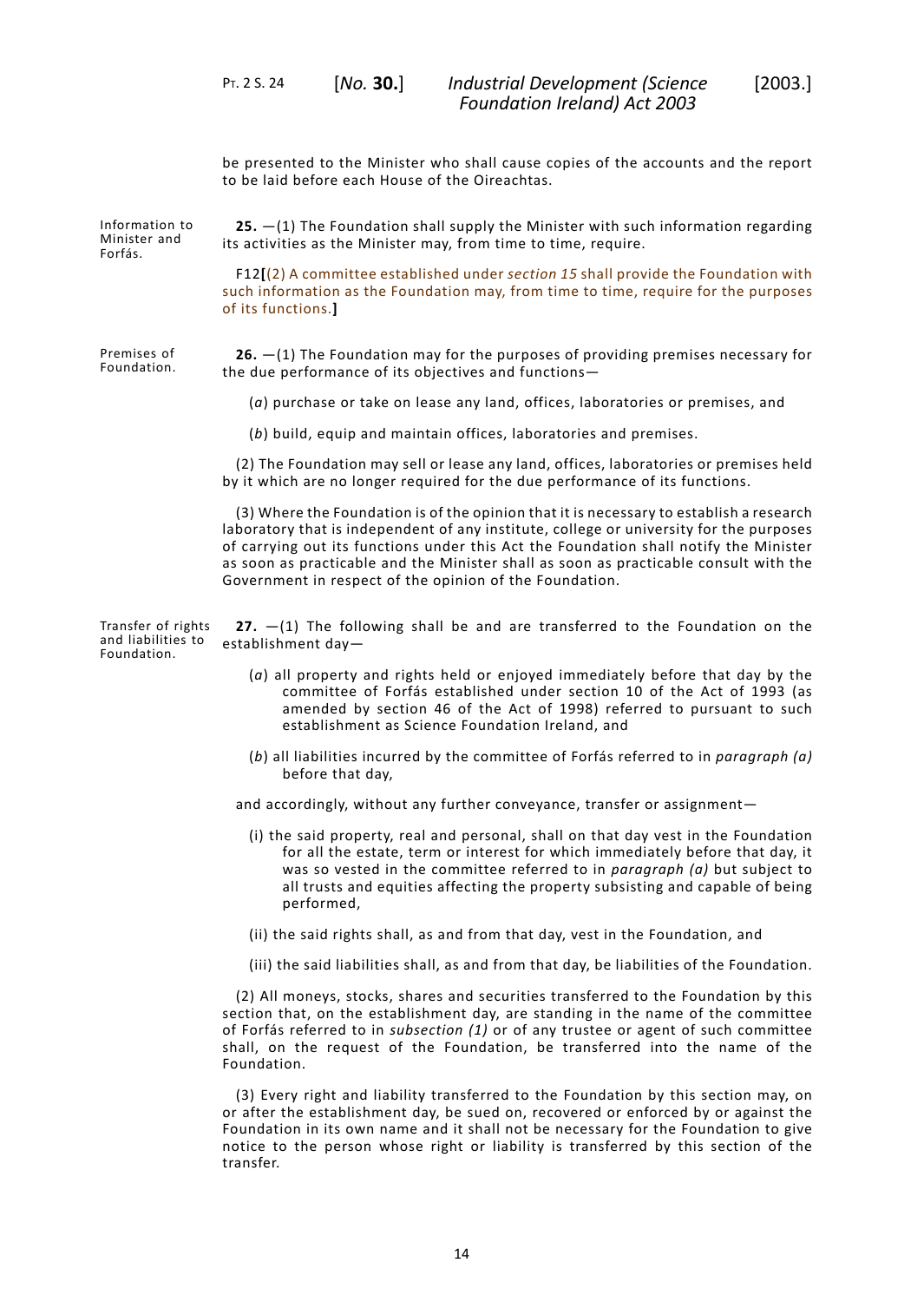PT. 2 S. 27 [*No.* **30.**]

*Industrial Development (Science* [2003.] *Foundation Ireland) Act 2003*

<span id="page-18-0"></span>(4) Section 12 of the Finance Act 1895 shall not apply to the vesting in the Foundation of any property or right transferred by or under this section.

#### PART 3

### <span id="page-18-1"></span>AMENDMENT OF INDUSTRIAL DEVELOPMENT ACTS 1986 TO 1998 AND SHANNON FREE AIRPORT DEVELOPMENT COMPANY ACTS 1959 TO 1998

Amendment of section 21 of Act section. of 1986. **28.** —Section 21 of the Act of 1986 is amended by deleting subsection (5) of that

<span id="page-18-2"></span>**29.** —The Act of 1986 is amended by substituting the following for section 25:

Amendment of section 25 of Act of 1986.

grants.

25.—(1) The Authority may make a grant on such terms and conditions as it thinks proper in respect of a person employed in an "Employment industrial undertaking which conforms to the criteria set out in subsections (3) and (4) of section 21.

> (2) Without the prior permission of the Government, the total amount of money granted to a particular undertaking under this section shall not exceed in the aggregate the higher of—

- (*a*) €5,000,000, or
- (*b*) €5,000,000 in excess of the aggregate amount of such expenditure for which the prior permission of the Government has previously been obtained.".

<span id="page-18-3"></span>Amendment of section 28 of Act of 1986. **30.** —Section 28 of the Act of 1986 is amended by substituting the following for subsection (4) (as amended by the Act of 1998):

> "(4) Without the prior permission of the Government, the total amount of money granted to a particular undertaking under this section shall not exceed in the aggregate the higher of—

- <span id="page-18-4"></span>(*a*) €5,000,000, or
- (*b*) €5,000,000 in excess of the aggregate amount of such expenditure for which the prior permission of the Government has previously been obtained.".

Amendment of section 29 of Act of 1986. **31.** —The Act of 1986 is amended by substituting the following for *section 29* (as amended by the Act of 1998):

- 29.—(1) Following consultation with such bodies as may be specified by the Minister from time to time, the Authority may make a grant (in "Research grants. this section referred to as a research grant), subject to subsection (5), on such terms and conditions as it thinks proper towards the cost of research and development to which this section applies.
	- (2) This section applies to research and development which—
	- (*a*) has as its primary object the promotion or development of new or improved industrial processes, methods or products, and, in particular, such processes, methods or products as are likely either to involve the use or development of local materials, agricultural products or other natural resources or to offer prospects of expansion in existing industry, promotion of new industry or to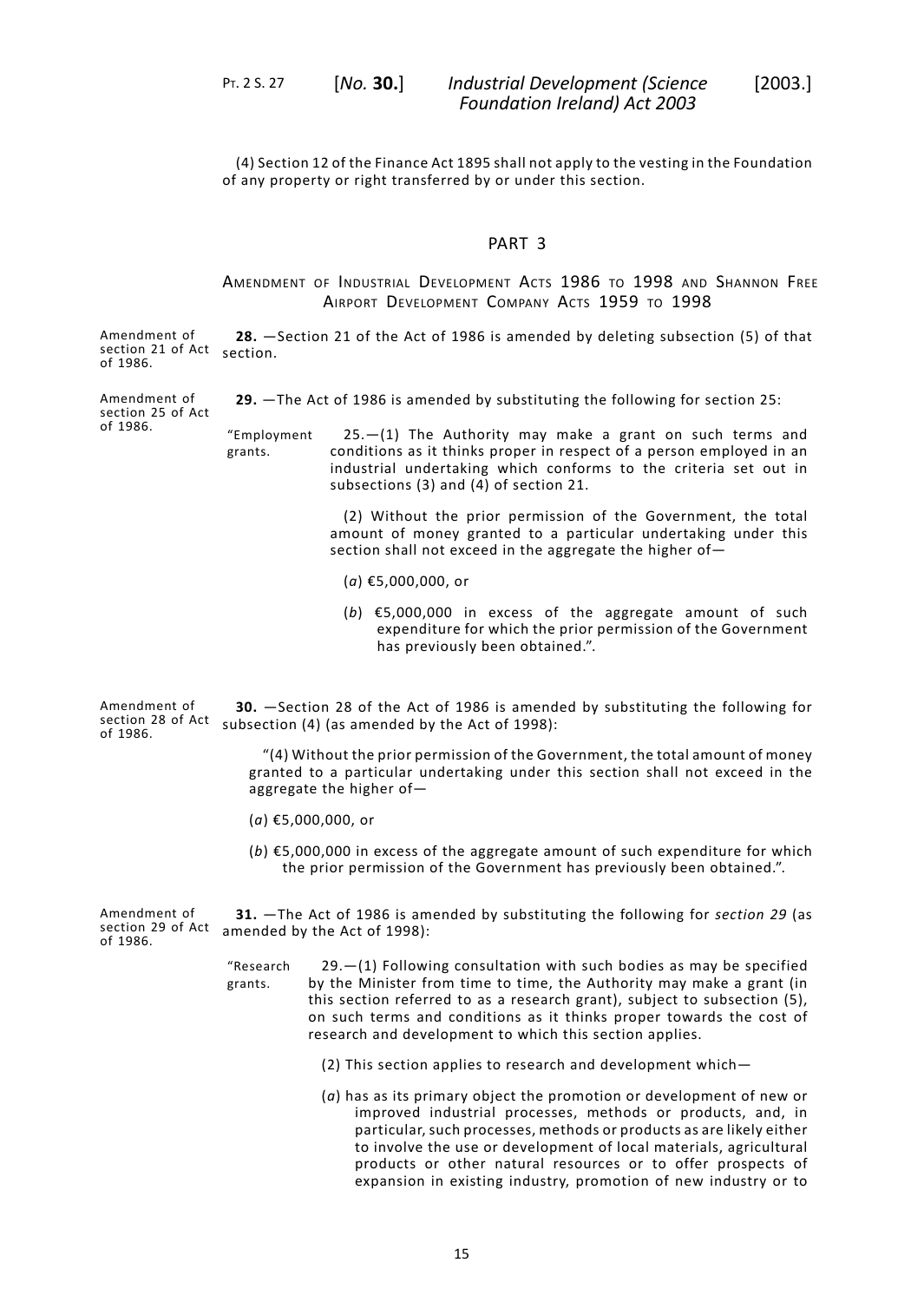PT. 3 S. 31 [*No.* **30.**]

increase industrial employment or to enhance the viability, competitiveness or strategic importance of existing industry in the State, and

(*b*) is carried out wholly or mainly in the State and wholly or mainly sponsored by one or more than one industrial undertaking in the State.

(3) For the purpose of a research grant the Authority may consult such adviser, consultant, institute or other organisation or person as it considers proper.

- (4) (*a*) Subject to paragraph (*b*), the amount of a research grant shall not exceed 50 per cent of the approved costs of the research and development concerned or €2,500,000 whichever is the smaller sum.
	- (*b*) The amount of a research grant may, with the approval of the Government in a particular case, exceed €2,500,000 by such sum as the Government shall in that case specify, provided that the percentage limit specified in paragraph (*a*) is not exceeded.
	- (*c*) In this section 'approved costs' means in relation to a particular research grant, such expenditure by the industrial undertaking or undertakings concerned as the Authority is satisfied has been or will be incurred for the purpose of promoting the research and development concerned and has been or will be expended on—
		- (i) the provision of sites or premises (including the acquisition of land), the construction and adaptation of buildings, and the provision of services and other works;
		- (ii) the provision of plant, machinery, equipment and materials;
		- (iii) the payment of fees or other remuneration to technical advisers consulted in connection with the research and development;
		- (iv) the salaries and wages paid to and the travel and subsistence expenses of persons engaged on the research and development or in identifying product or process development prospects within the industrial undertaking; and
		- (v) overhead charges associated with the research and development concerned.

(5) The Authority may, in the case of small industrial undertakings as defined from time to time by the Minister, make payment of up to onethird of a research grant prior to the approved costs being incurred on condition that the amount so paid shall be repaid to the Authority if the research or development project concerned has not been carried out to the satisfaction of the Authority.

(6) The Authority shall not make a payment under subsection (5) unless it is satisfied that the industrial undertaking has available to it sufficient assets to cover its liability under that subsection.

(7) The Authority shall not, without the prior permission of the Government, give in respect of a particular industrial undertaking, research grants exceeding in the aggregate the higher of—

(*a*) €2,500,000; or

16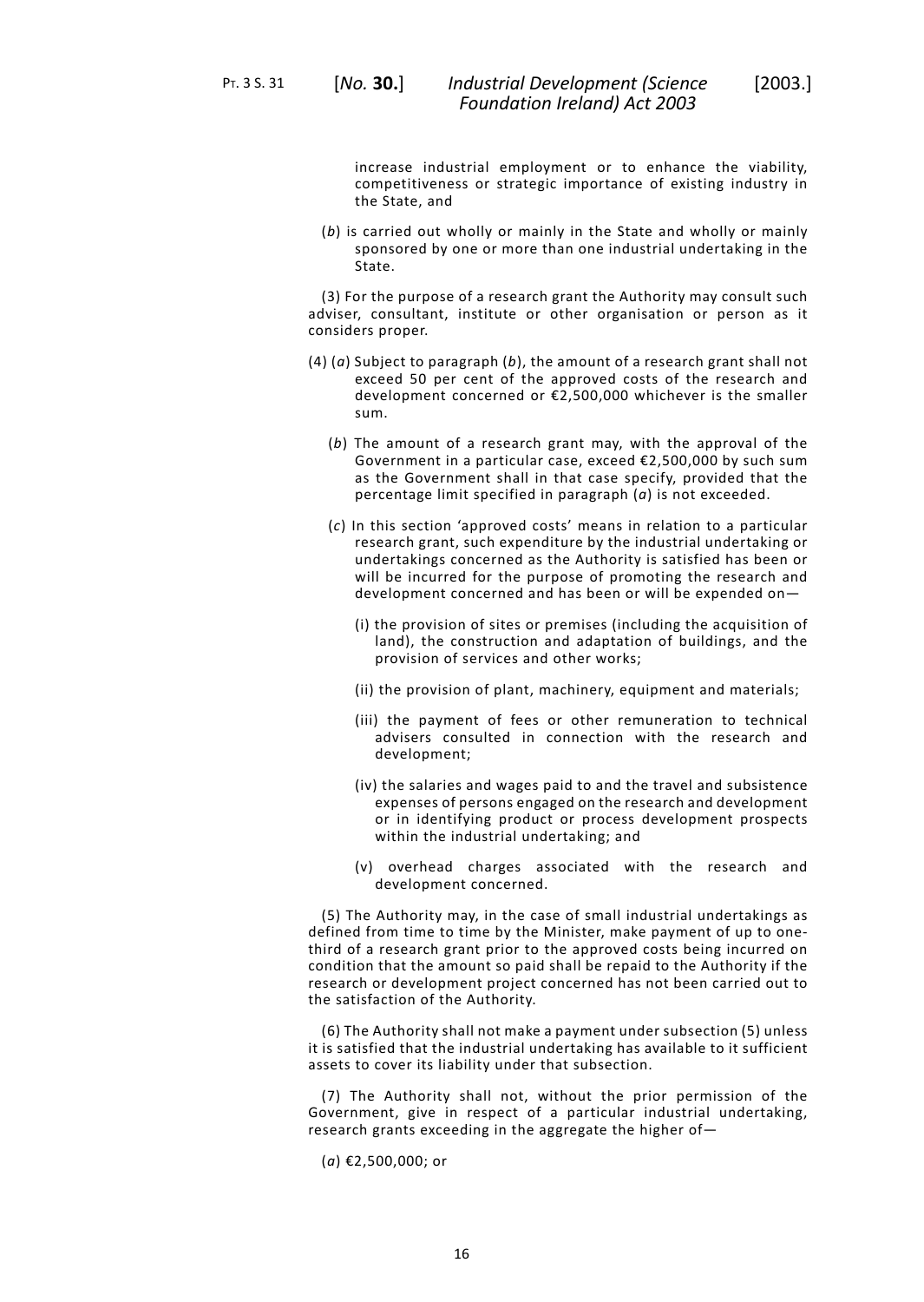PT. 3 S. 31 [*No.* **30.**]

(*b*) €2,500,000 in excess of the aggregate amount of research grants for which the permission of the Government has previously been obtained by the Authority.".

Amendment of section 31 of Act subsection (4) (as amended by the Act of 1998): of 1986. **32.** —Section 31 of the Act of 1986 is amended by substituting the following for

> <span id="page-20-0"></span>"(4) Without the prior permission of the Government, the total amount of money expended in the purchase or taking of shares in a particular industrial undertaking under this section shall not exceed in the aggregate the higher of—

- (*a*) €5,000,000; or
- <span id="page-20-1"></span>(*b*) €5,000,000 in excess of the aggregate amount of such expenditure for which the prior permission of the Government has previously been obtained.".

Amendment of section 34 of Act of 1986. **33.** —The Act of 1986 is amended by substituting the following for section 34:

"Aggregate limit investment<br>aid.

34.—Without the prior permission of the Government, the total amount of money granted under sections 21 (as amended by the *Industrial Development (Science Foundation Ireland) Act 2003*), 22 or aid. 25 (inserted by the *Industrial Development (Science Foundation Ireland) Act 2003*) to a particular undertaking or expended in the purchase or taking of shares in the same industrial undertaking under section 31 (as amended by the *Industrial Development (Science Foundation Ireland) Act 2003*) shall not exceed in the aggregate the higher of—

- (*a*) €10,000,000; or
- (*b*) €10,000,000 in excess of the aggregate amount of such grants for which the prior permission of the Government has previously been obtained.".

<span id="page-20-2"></span>Amendment of (Amendment) Act **34.** —The Shannon Free Airport Development Company (Amendment) Act 1986 is amended— (*a*) in section 2, by substituting " €350,000,000" for " £200,000,000" (inserted by the Act of 1998), and (*b*) in section 3, by substituting " €400,000,000" for " £250,000,000" (inserted by the Act of 1998). Amendment of **35.** —The Act of 1993 is amended—

<span id="page-20-3"></span>

- (*a*) in section 6(1) by substituting the following for paragraph (*b*) (as amended by the Act of 1998):
	- "(*b*) to advise on the development and co-ordination of policy for Enterprise Ireland, IDA and Science Foundation Ireland and such other bodies (established by or under statute) as the Minister may by order designate,",
- (*b*) in section 6(1) by substituting the following for paragraph (*e*) (as amended by the Act of 1998):
	- "(*e*) to advise and co-ordinate Enterprise Ireland, IDA and Science Foundation Ireland in relation to their functions.",

17

Shannon Free Airport Development Company 1986.

Act of 1993.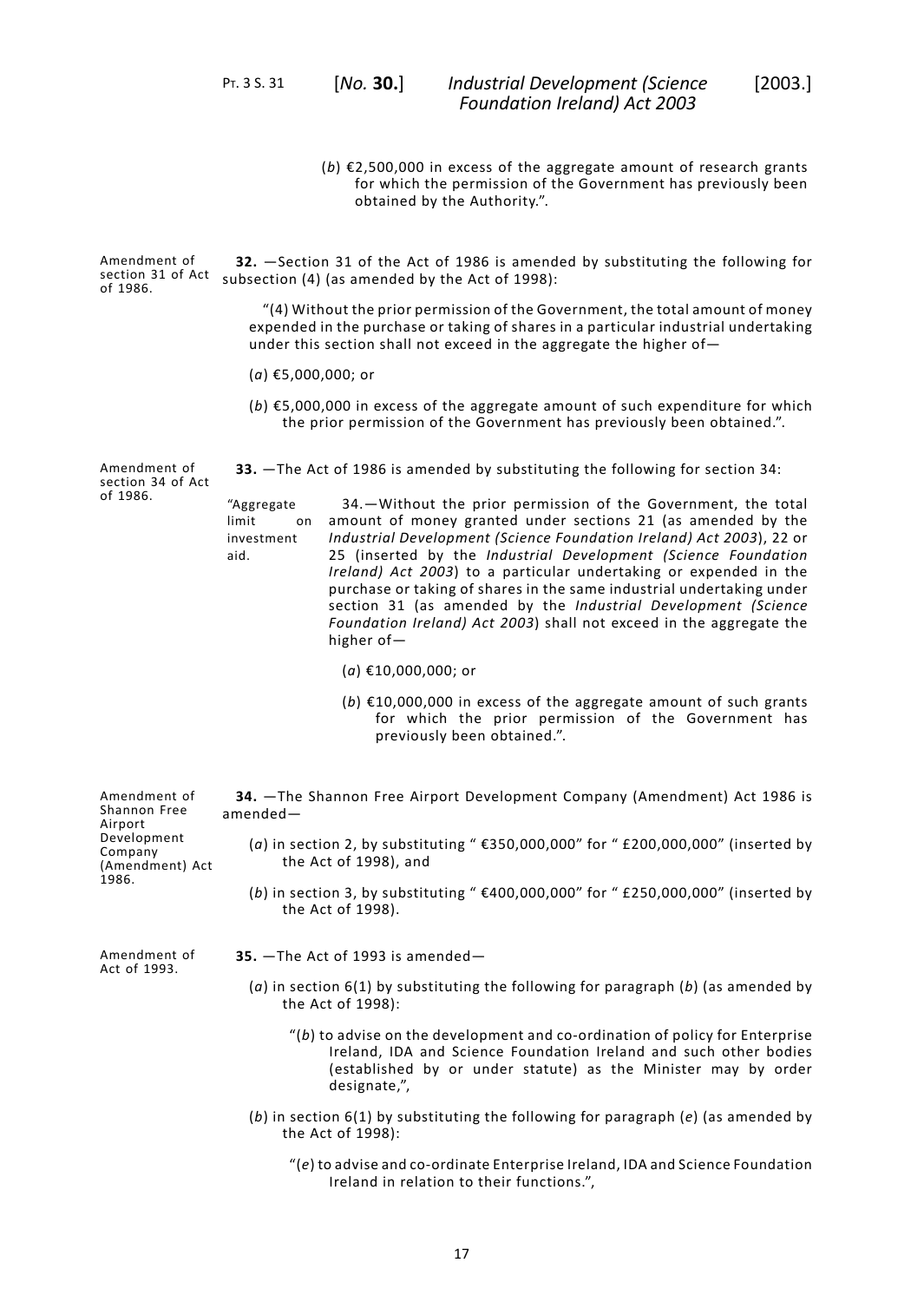PT. 3 S. 35 [*No.* **30.**]

- (*c*) in section 9(1) (as amended by the Act of 1998) by inserting ", IDA or Science Foundation Ireland" for "or IDA",
- (*d*) in section 9(3) (as amended by the Act of 1998) by substituting "Forfás, Enterprise Ireland, IDA and Science Foundation Ireland" for "Forfás, Enterprise Ireland and IDA",
- (*e*) by substituting the following for section 11:
- 11.—(1) There may be paid by the Minister to Forfás, IDA, Enterprise Ireland and Science Foundation Ireland, out of moneys provided by the "Grants. Oireachtas, grants of such amounts as the Minister, with the consent of the Minister for Finance, may sanction for—
	- (*a*) the administrative and general expenses of Forfás, IDA, Enterprise Ireland and Science Foundation Ireland, and
	- (*b*) the obligations and liabilities of Forfás, IDA, Enterprise Ireland and Science Foundation Ireland.

(2) The aggregate amount of grants made by the Minister to Forfás, and the agencies under subsection (1)(*b*) (other than grants to which section 14(3) of the Act of 1986 applies) shall not exceed  $€3,400,000,000."$ ,

(*f*) by substituting the following for section 12:

12.—(1) Without the prior permission of the Government, the total amount of money granted to a particular industrial undertaking under "Industrial incentives. sections 21 (as amended by the *Industrial Development (Science Foundation Ireland) Act 2003*) and 22 of the Act of 1986 shall not exceed in the aggregate the higher of—

- (*a*) €5,000,000, or
- (*b*) €5,000,000 in excess of the aggregate amount of such grants for which the prior permission of the Government has previously been obtained.",
- (*g*) in the First Schedule by—
	- (i) substituting the following for paragraph 2(2) (as amended by the Act of 1998):

"(2) The Board of Forfás shall consist of not more than 13 members and the Board of IDA shall consist of not more than 12 members.",

and

(ii) substituting the following for paragraph 3(1) (as amended by the Act of 1998):

"(1) On every anniversary of the establishment day, 2 of the members of the Board shall retire from office.",

and

(*h*) in paragraph 2(2) (as amended by the Act of 1998) of the Second Schedule by substituting "IDA, Enterprise Ireland, National Standards Authority of Ireland or Science Foundation Ireland" for "IDA, Enterprise Ireland or the National Standards Authority of Ireland".